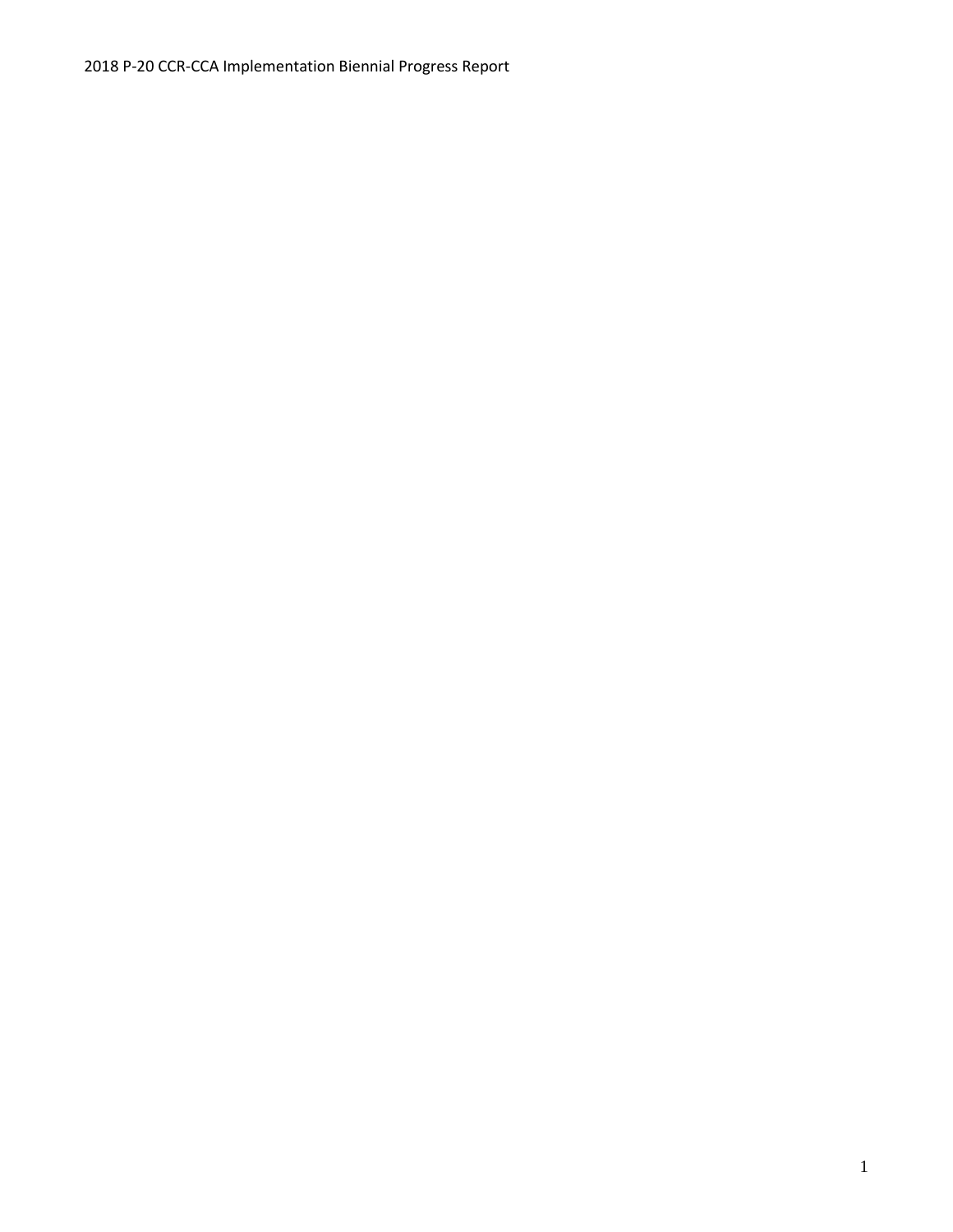### **Contents**

| Introduction                                                            | 3  |
|-------------------------------------------------------------------------|----|
| College and Career Readiness Criteria                                   | 3  |
| Criteria for College and Career Readiness - English Language Arts (ELA) | 4  |
| Criteria for College and Career Readiness - Mathematics                 | 5  |
| Criteria for College and Career Readiness - Additional Options          | 6  |
| <b>Transition Opportunities</b>                                         | 6  |
| <b>Reassessment Options</b>                                             | 8  |
| College and Career Readiness Determinations                             | 9  |
| Four Years of Mathematics Requirement                                   | 12 |
| <b>Dual Enrollment</b>                                                  | 12 |
| Opportunities to Dually Enroll - Maryland State Department of Education | 12 |
| Opportunities to Dually Enroll - Maryland Higher Education Commission   | 15 |
| Annual Dual Enrollment Report - MLDS Center                             | 16 |
| <b>Near Completers</b>                                                  | 16 |
| Transfer                                                                | 17 |
| Statewide Transfer and Reverse Transfer Agreement                       | 17 |
| <b>Incentives to Support Transfer</b>                                   | 18 |
| Maryland Independent College and University Association (MICUA)         | 19 |
| Degree Plans                                                            | 19 |
| Degree Pathways                                                         | 20 |
| <b>Benchmarks</b>                                                       | 21 |
| Remediation                                                             | 21 |
| Appendix A: CCRCCA Reporting Requirements                               | 23 |
| Appendix B: Other CCRCCA Reporting Requirements                         | 25 |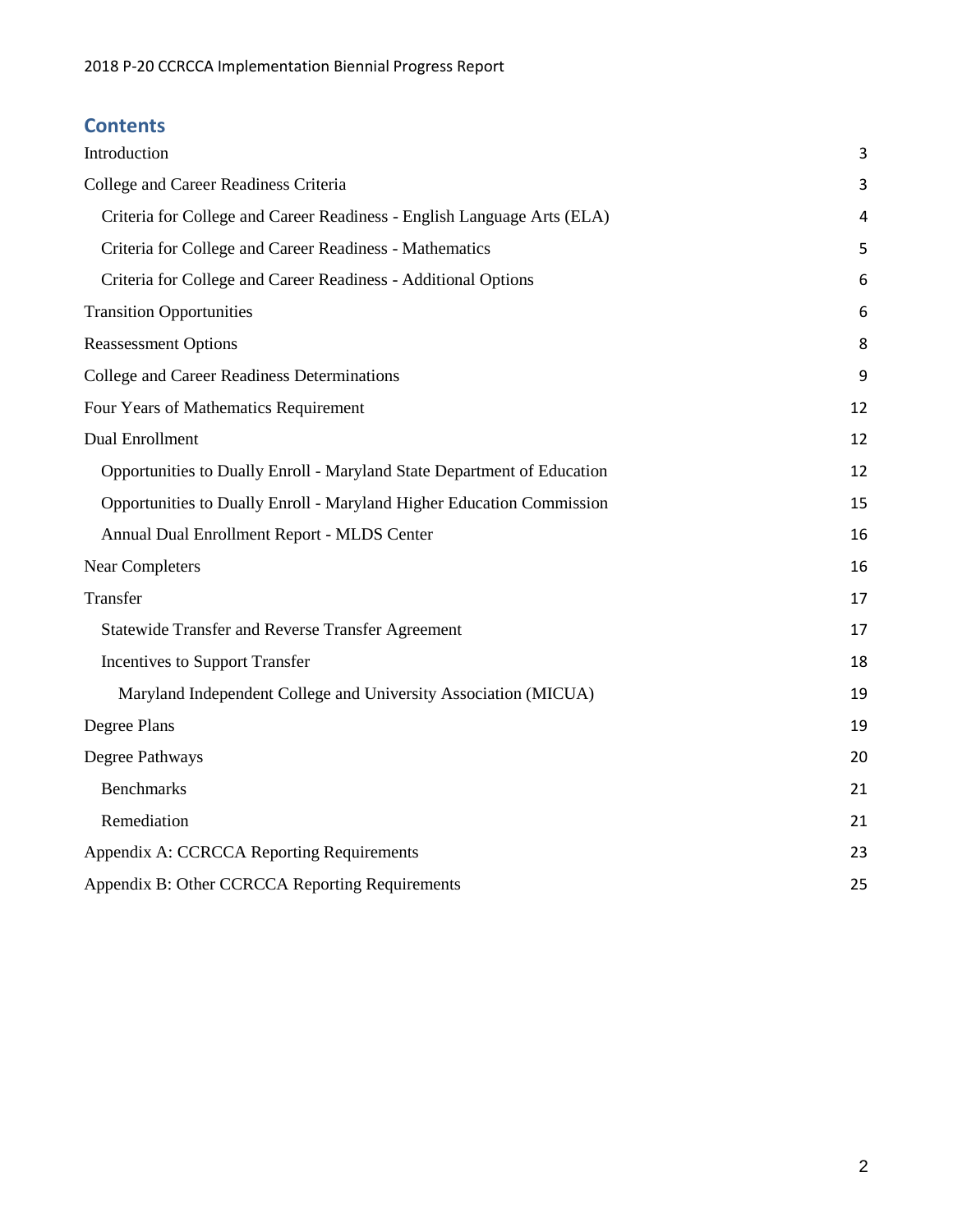#### <span id="page-3-0"></span>**Introduction**

As established in the College and Career Readiness and College Completion Act of 2013 (SB740, 2013) (referred to hereafter as CCRCCA) and in accordance with §24-801 of the Education Article of the Annotated Code of Maryland, the Governor's P-20 Leadership Council of Maryland (P-20 Council) is required to submit a biennial report to the Governor and Maryland General Assembly regarding progress on the implementation of college and career readiness and college completion strategies in § 7–205.1, § 11–207, § 11–209, § 15–114 through 15–117, and Title 18, Subtitle 14A of the Education Article.

This report is the third of such reports, with status updates provided by the Maryland State Department of Education (MSDE), local education agencies (LEAs), Maryland Higher Education Commission (MHEC), and the higher education segments including the Maryland Association of Community Colleges (MACC), Maryland Independent College and University Association (MICUA), Morgan State University, St. Mary's College of Maryland, and the University System of Maryland (USM).

The 11 topic areas below are aligned with the major provisions of CCRCCA and include a summary of implementation strategies, benchmarks, and outcomes to date. These topics include

- (1) assessment of college and career readiness;
- (2) transition courses;
- (3) four years of high school mathematics;
- (4) dual enrollment;
- (5) statewide transfer agreement;
- (6) statewide reverse transfer agreement;
- (7) incentivizing associate's degree completion;
- (8) near completers;
- (9) degree plans;
- (10) degree pathways, and
- (11) credit limits for associate's and bachelor's degrees.

As discussed in previous reports, there was also uncodified language within the CCRCCA that specified reporting requirements related to the implementation of various components of the legislation. These are referenced in Appendix B of this progress report, and readers are encouraged to consult these individual reports for more extensive documentation.

#### <span id="page-3-1"></span>**College and Career Readiness Criteria**

(§7-205.1 Education Article, Annotated Code of Maryland)

*The State Board shall establish high school curriculum and graduation requirements for all public schools in accordance with this section. Beginning with the 2015–2016 school year, all students shall be assessed using acceptable college placement cut scores no later than 11th grade to determine whether the student is ready for college–level credit–bearing course work in English/Language Arts, Literacy, and Mathematics.*

The Maryland Association of Community Colleges (MACC) and Public School Superintendents Association of Maryland (PSSAM) identified College and Career Ready criteria options for English/language arts and mathematics. These criteria are used by the local school systems to determine students who are ready for college-level credit-bearing coursework in English/language arts and or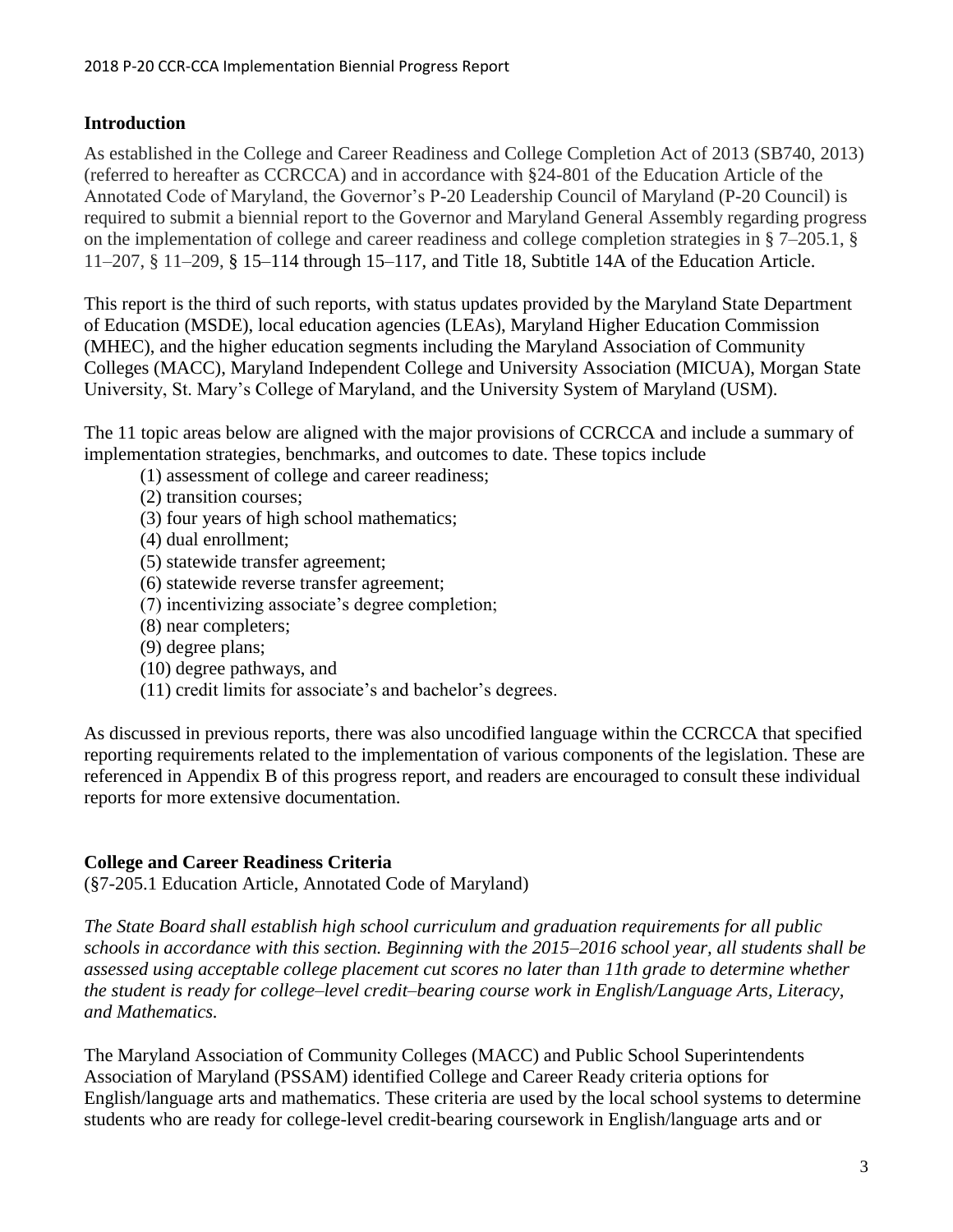mathematics. College and career readiness determinations were made using these criteria for all applicable students beginning in the 2015-2016 school year.

The college and career readiness criteria for high school students for English/language arts and mathematics were established in a Memorandum of Understanding (MOU) in August of 2016 and have been updated annually. Below is a summary of the establishment of the MOU and supports provided by the MSDE.

- In September 2014, the MSDE released "Implementing the Provisions for Dually Enrolled Students According to the College and Career Readiness and College Completion Act of 2013".
- On August 1, 2016, the Maryland Association of Community Colleges and Public School Superintendents Association of Maryland entered into the first Memorandum of Understanding agreeing to College and Career Ready criteria for high school students.
- On September 2016, the Maryland State Department of Education released a "Toolkit to" determine Students College and Career Ready under the College and Career Readiness and College Completion Act of 2013."
- On August 1, 2017, MACC and PSSAM signed a revised Memorandum of Understanding.
- In December 2017, the MSDE released a revised "Toolkit to determine Students College and Career Ready under the College and Career Readiness and College Completion Act of 2013."<sup>1</sup>
- In September, 2018, MACC and PSSAM signed a revised Memorandum of Understanding.
- In 2019, the MSDE will release a revised "Toolkit to determine Students College and Career Ready under the College and Career Readiness and College Completion Act of 2013" incorporating changes to the MACC and PSSAM MOUs.

Under the 2018 Memorandum of Understanding between Maryland Association of Community Colleges and Public School Superintendents Association of Maryland, in order to be considered college and career ready, high school students with an expected graduation year of 2017 and beyond, must meet one of the criteria identified in the tables below in English Language Arts and mathematics during their junior year.

| <b>Assessment Options</b> |                                                        | 2016-2017    | 2017-2018    | 2018-2019    |
|---------------------------|--------------------------------------------------------|--------------|--------------|--------------|
|                           | <b>Assessment</b>                                      | <b>Score</b> | <b>Score</b> | <b>Score</b> |
| <b>SAT</b><br>$\bullet$   | Evidence Based Reading and Writing<br>Section (EBRW)   | $500+$       | $480+$       | $480+$       |
| <b>ACT</b><br>$\bullet$   | Average of English and Reading Subject<br><b>Tests</b> | $21+$        | $21+$        | $21+$        |

#### <span id="page-4-0"></span>Criteria for College and Career Readiness - English Language Arts (ELA)

l

<sup>&</sup>lt;sup>1</sup> Tool Kit to Determine Students' College and Career Ready Designation under the College and Career Readiness and College Completion Act of 2013, MSDE, December 2018, from [http://www.marylandpublicschools.org/about/Documents/OCP/Publications/CCRToolKit.pdf.](http://www.marylandpublicschools.org/about/Documents/OCP/Publications/CCRToolKit.pdf)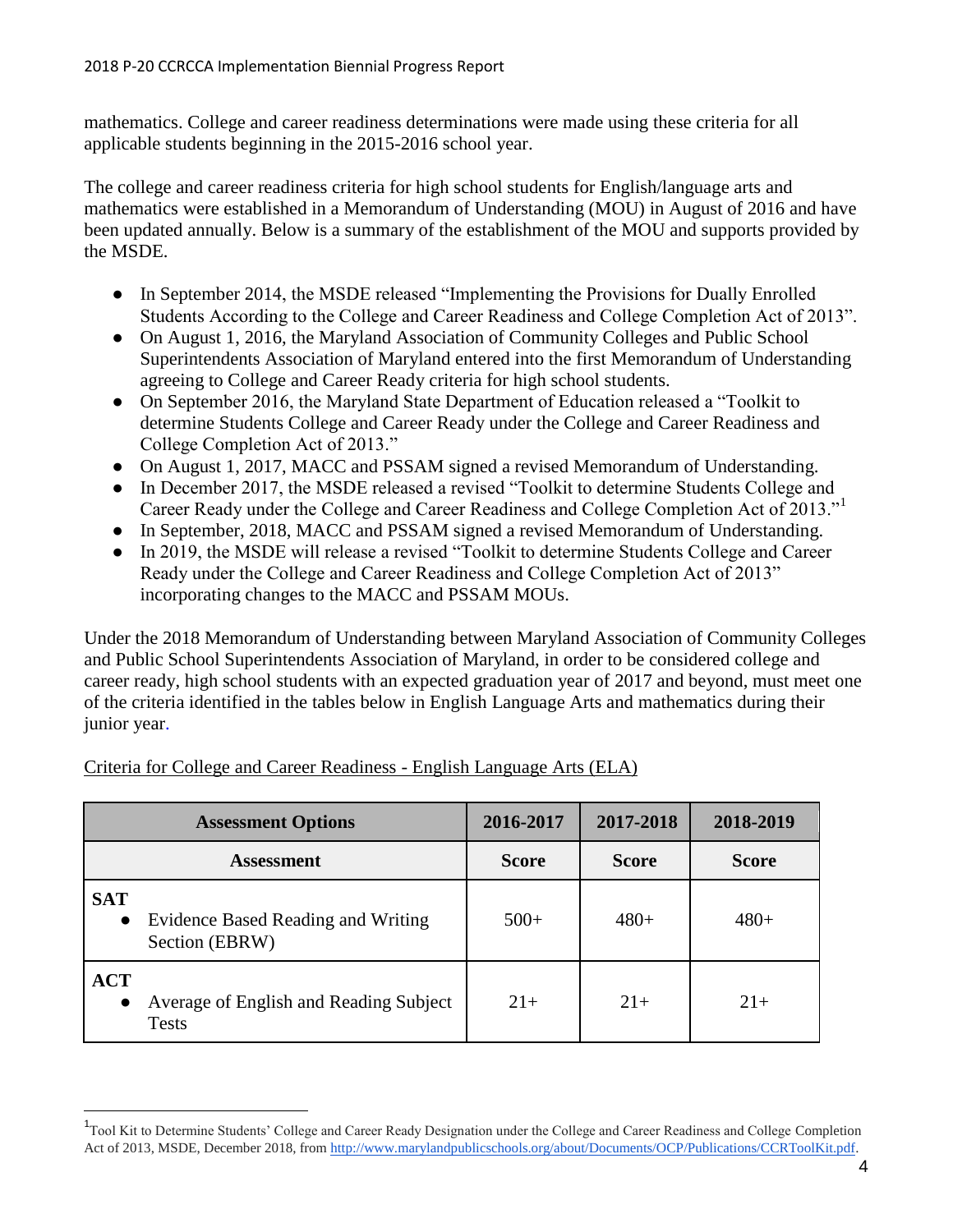| <b>Accuplacer</b><br>Reading<br>Writing<br>Sentence Skills                                                                          | Reading 79+<br>Writing $6+$<br>Sentence<br>Skills $90+$ | Reading<br>$79+$<br>Writing $6+$<br>Sentence<br>Skills 90+ | <b>Next</b><br>Generation<br>Accuplacer<br><b>Scores TBD</b> |
|-------------------------------------------------------------------------------------------------------------------------------------|---------------------------------------------------------|------------------------------------------------------------|--------------------------------------------------------------|
| <b>Advanced Placement (AP)</b><br><b>English Language and Composition</b><br><b>English Literature and Composition</b><br>$\bullet$ | $3+$                                                    | $3+$                                                       | $3+$                                                         |
| <b>International Baccalaureate (IB)</b><br>Language A<br>Literature SL or HL                                                        | $4+$                                                    | $4+$                                                       | $4+$                                                         |
| <b>Maryland Comprehensive Assessment</b><br><b>Program (MCAP) in English Language Arts</b><br>English 10<br>English 11              | $4+$                                                    | $4+$                                                       | $4+$                                                         |

### <span id="page-5-0"></span>Criteria for College and Career Readiness - Mathematics

| <b>Assessment Options</b>                                                                                        | 2016-2017    | 2017-2018    | 2018-2019                                                    |
|------------------------------------------------------------------------------------------------------------------|--------------|--------------|--------------------------------------------------------------|
| <b>Assessment</b>                                                                                                | <b>Score</b> | <b>Score</b> | <b>Score</b>                                                 |
| <b>SAT</b><br><b>Mathematics Section</b>                                                                         | $500+$       | $530+$       | $530+$                                                       |
| <b>ACT</b><br>Math Subject Test                                                                                  | $21+$        | $21+$        | $21+$                                                        |
| <b>Accuplacer</b><br><b>College Level Mathematics</b>                                                            | $45+$        | $45+$        | <b>Next</b><br>Generation<br>Accuplacer<br><b>Scores TBD</b> |
| <b>Advanced Placement (AP)</b><br><b>AB</b> Calculus<br><b>BC</b> Calculus<br><b>Statistics</b>                  | $3+$         | $3+$         | $3+$                                                         |
| <b>International Baccalaureate (IB)</b><br><b>Mathematics SL</b><br>Mathematics HL<br><b>Further Mathematics</b> | $4+$         | $4+$         | $4+$                                                         |
| <b>Maryland Comprehensive Assessment</b>                                                                         | $4+$         | $4+$         | $4+$                                                         |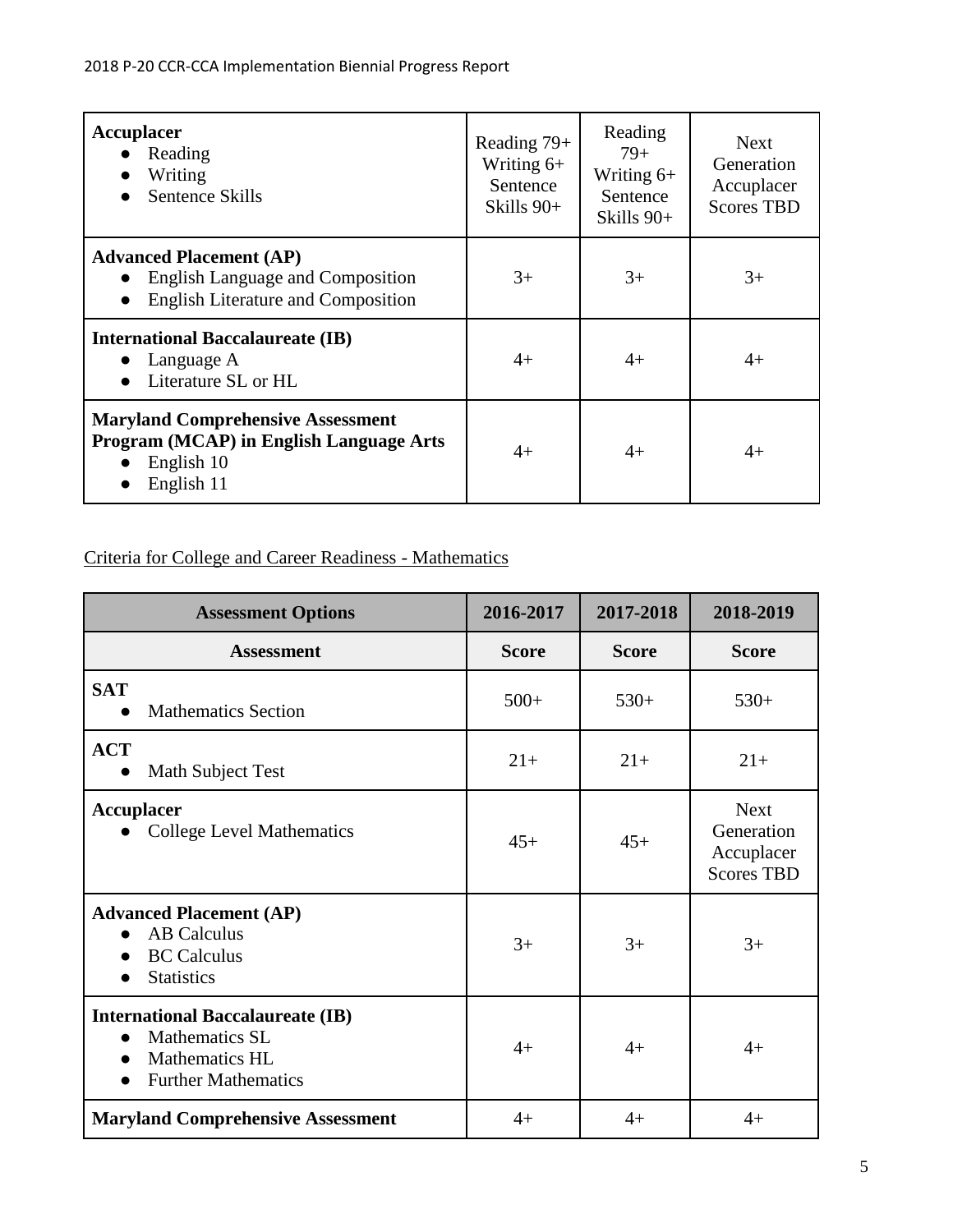| <b>Program (MCAP) in Mathematics</b>        |  |  |
|---------------------------------------------|--|--|
| $\bullet$ Algebra II<br>$\bullet$ Geometry* |  |  |

\* The Geometry assessment may be used as a no-cost CCR assessment for 11th grade students enrolled in Geometry. Eleventh grade students who earn a score of 4 or higher on the Geometry assessment are not required to take a mathematics transition course or senior year reassessment. For 11th graders enrolled in Geometry who take PARCC, a score of 4 or 5 does not indicate eligibility for placement in a college credit-bearing course.

#### <span id="page-6-0"></span>Criteria for College and Career Readiness - Additional Options

| <b>Dual</b><br><b>Enrollment</b> | Students who have been granted permission to take and are enrolled in a college-<br>level credit-bearing mathematics/ELA course by the end of their junior year are<br>considered CCR and do not have to take a CCR assessment.                                                                                                                                                                                                                                                                                                                                                                                                                                                                                                                                                                                              |
|----------------------------------|------------------------------------------------------------------------------------------------------------------------------------------------------------------------------------------------------------------------------------------------------------------------------------------------------------------------------------------------------------------------------------------------------------------------------------------------------------------------------------------------------------------------------------------------------------------------------------------------------------------------------------------------------------------------------------------------------------------------------------------------------------------------------------------------------------------------------|
| Local<br><b>Agreements</b>       | Local school systems may use alternate means for determining CCR if an<br>agreement exists between the local school system and a local community college<br>that allows students to take college-level credit-bearing mathematics/ELA<br>coursework using different metrics.                                                                                                                                                                                                                                                                                                                                                                                                                                                                                                                                                 |
| <b>GPA</b>                       | Local school systems may use : "The verified cumulative unweighted high school<br>GPA of 3.0 or better to signify the college-readiness of the applicant; the GPA<br>will have an expiration date of no less than 5 years, regarding its utility as a metric<br>for college-readiness. As such, the applicant would not have to take the Accuplacer<br>exam, or otherwise be restricted from registering for credit classes. This measure<br>does not apply to grades earned in English as a Second Language (ESL) courses.<br>The use of the recommended 3.0 or higher high school GPA as an alternative<br>measure for college-readiness at all Maryland community colleges is in place as of<br>Fall 2019. A review of the metric will occur within three years of the<br>implementation of the new alternative measure." |

#### <span id="page-6-1"></span>**Transition Opportunities**

(§7-205.1 Education Article, Annotated Code of Maryland)

*The [Maryland State] Department [of Education], in collaboration with local school system and public community colleges, shall develop and implement, by the 2016-2017 school year, transition courses or other instructional opportunities to be delivered in the 12th grade to students who have not yet achieved college and career readiness by the end of the 11th grade.*

Beginning in the 2016-2017 school year, the MSDE, in collaboration with local school systems and public community colleges, developed and implemented, transition courses and other instructional opportunities to be delivered in the 12th grade to students who did not achieve college and career readiness by the end of the 11th grade.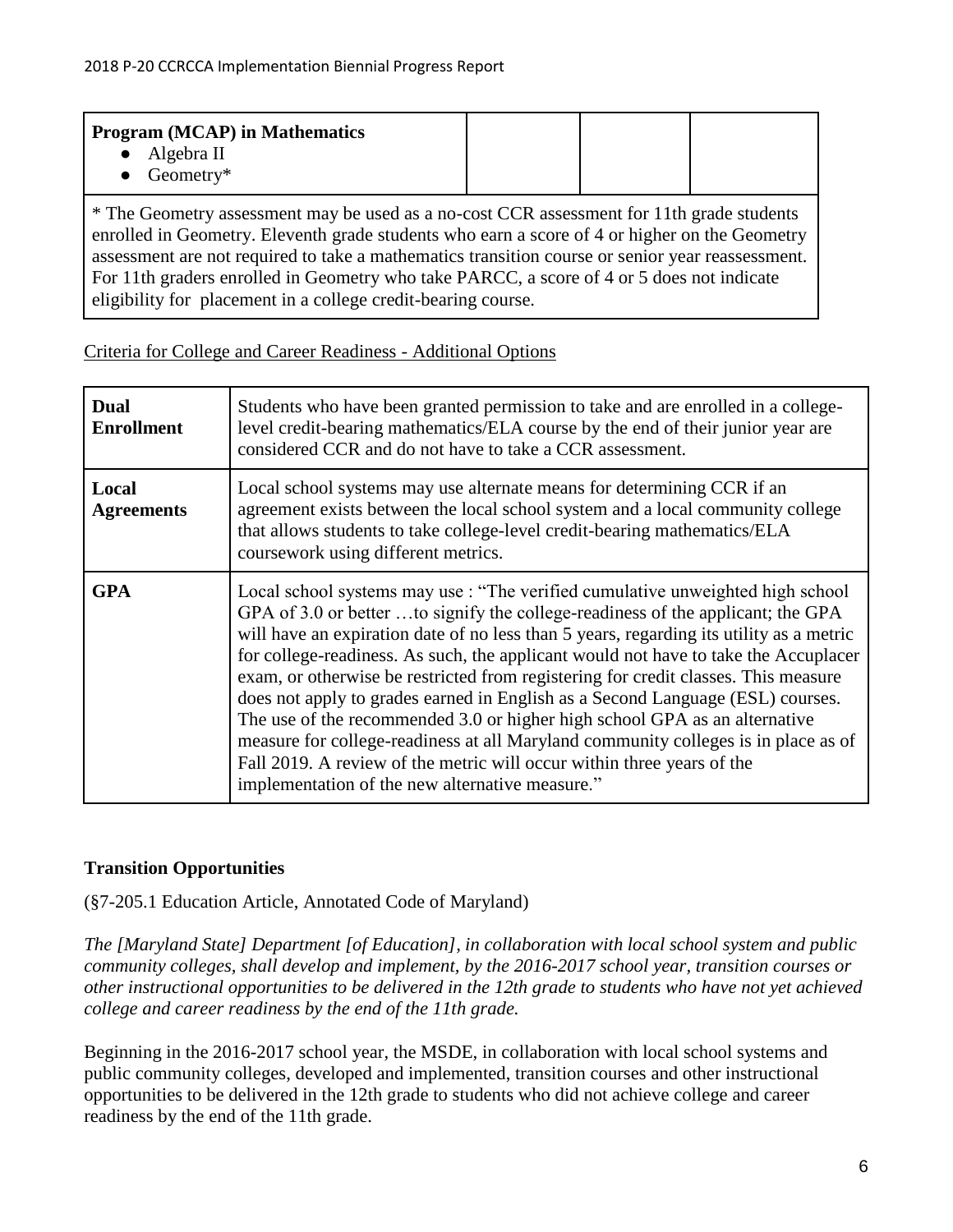The following table lists the transition opportunities available to students beginning with the 2016-2017 school year:

| <b>Subject Area</b>                   | <b>Senior Coursework Transition Courses</b>                                                                                                                                                                                                                                                                                                                                                                                                                                       |
|---------------------------------------|-----------------------------------------------------------------------------------------------------------------------------------------------------------------------------------------------------------------------------------------------------------------------------------------------------------------------------------------------------------------------------------------------------------------------------------------------------------------------------------|
| <b>English Language Arts</b><br>(ELA) | • Complete an ELA transition course or an additional ELA "instructional"<br>opportunity" (online, hybrid, module, etc.) in preparation for<br>reassessment; OR<br>• Enroll in a transition course articulated with a community college.<br>Articulated college courses include, but are not limited to,<br>Developmental English, courses approved by the community college as<br>sufficient preparation for college, or courses that are taught by<br>community college faculty. |
| Math                                  | • Complete a math transition course or an additional mathematics<br>"instructional opportunity" (online, hybrid, module, etc.) in preparation<br>for reassessment; OR<br>• Enroll in a transition course articulated with a community college.                                                                                                                                                                                                                                    |

Some colleges are actively engaged with their local education agency to develop transition courses. For example, Hagerstown Community College worked with Washington County Public Schools (WCPS) throughout  $FY16/17 - FY19$  in developing transition courses for both English and math. The NSF – Math Stem grant provided the framework to bring the Math Coordinator at WCPS, math faculty at Hagerstown Community College and directors of Math and Science and Developmental Education and Adult Literacy Services divisions together to ensure that the math transition course would meet the needs to access credit-bearing math classes at HCC. The curriculum aligned with Hagerstown Community College Intermediate Algebra course, MAT 100. Upon completion of the course, students took the Accuplacer to determine if they met the requirement for entry into the first credit-bearing math course. For English, the Directors of English and Humanities and Developmental Education and Adult Literacy Services and Hagerstown Community College English faculty met with the English Coordinator to share ENG 100 curriculum. Students that were meeting the same course content objectives and student learning outcomes as students taking ENG 100 at Hagerstown Community College were identified to be eligible for ENG 101. These processes are intended to provide for a seamless entry for students entering Hagerstown Community College.

Other colleges may not be as actively engaged in developing transition courses. For example, Carroll Community College has provided the local school system with the curriculum for both English and mathematics transition courses. Similarly, transition courses were developed by the Frederick County Public School system in consultation with Frederick Community College faculty several years ago. Frederick County Public Schools and Frederick Community College agreed upon required scores and grades in transition courses to be used as proof of college readiness.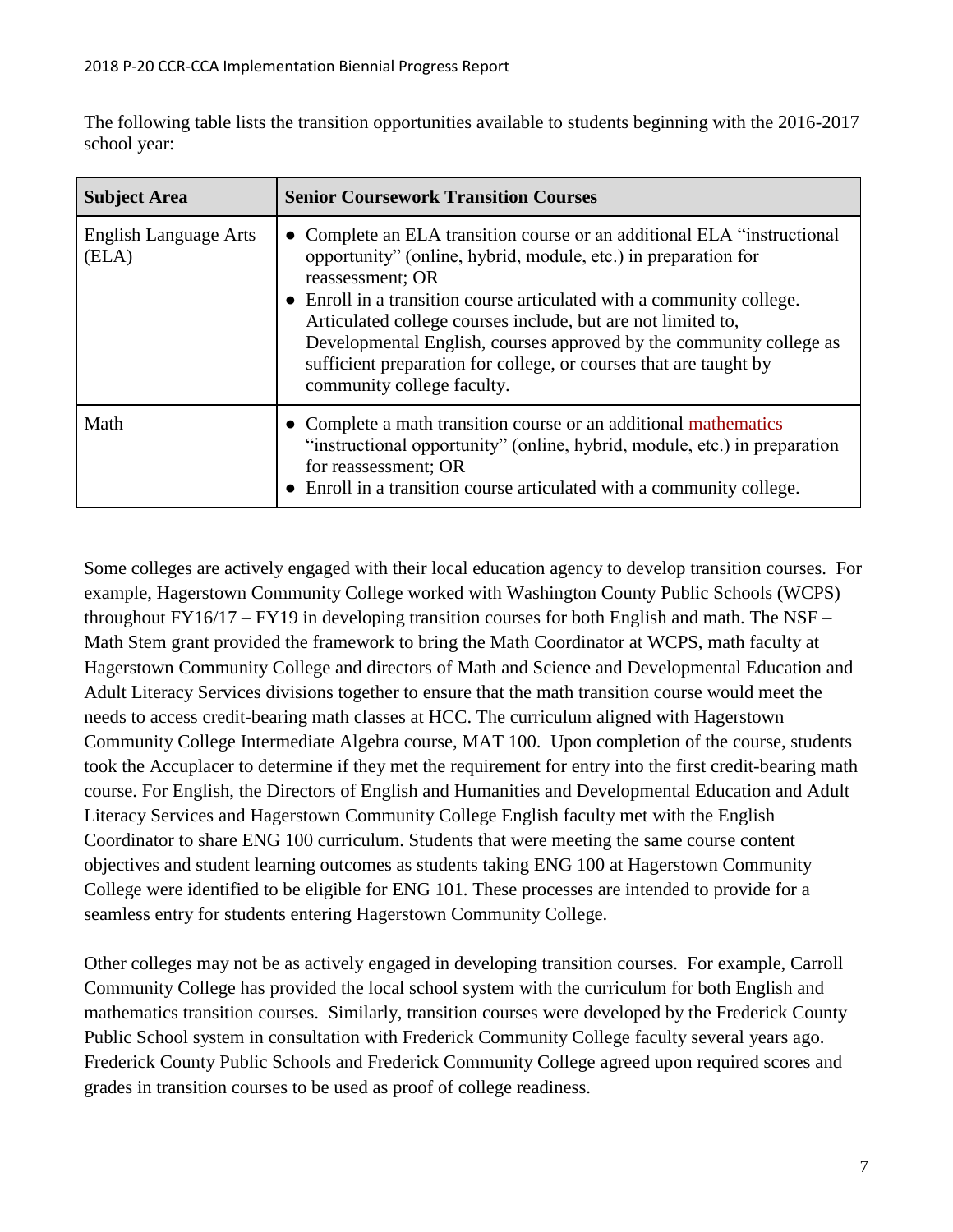#### <span id="page-8-0"></span>**Reassessment Options**

(§7-205.1 Education Article, Annotated Code of Maryland)

*The implementation of transition courses or other instructional opportunities shall include an assessment or reassessment of the student after completion of the course; and may not preclude or replace enrollment in a course otherwise required for graduation from high school.*

The Maryland Association of Community Colleges (MACC) and Public School Superintendents Association of Maryland (PSSAM) identified reassessment options for English Language Arts and mathematics. While, Career Technology Program (CTE) students are expected to meet the CCR designation, CTE students who complete a State-Approved Career and Technology Education Program of Study have an additional reassessment option: a Technical Skills Assessment recognized by MSDE, leading to early college credit or to a license or an industry certification.

Under the Memorandum of Understanding between Maryland Association of Community Colleges and Public School Superintendents Association of Maryland, students who complete a transition opportunity may be reassessed in English Language Arts or mathematics through these options:

| <b>Subject Area</b>                   | <b>Reassessment Options</b>                                                                                                                                                                                                           |
|---------------------------------------|---------------------------------------------------------------------------------------------------------------------------------------------------------------------------------------------------------------------------------------|
| <b>English Language Arts</b><br>(ELA) | One of the following:<br>• Summative Course Assessment (externally validated by local<br>community college)<br>$\bullet$ PARCC 11<br>$\bullet$ SAT<br>$\bullet$ ACT<br>$\bullet$ Accuplacer<br>$\bullet$ AP Test<br>$\bullet$ IB Test |
| Math                                  | One of the following:<br>• Summative Course Assessment (externally validated by local<br>community college)<br>• PARCC Algebra II<br>$\bullet$ SAT<br>$\bullet$ ACT<br>$\bullet$ Accuplacer<br>$\bullet$ AP Test<br>$\bullet$ IB Test |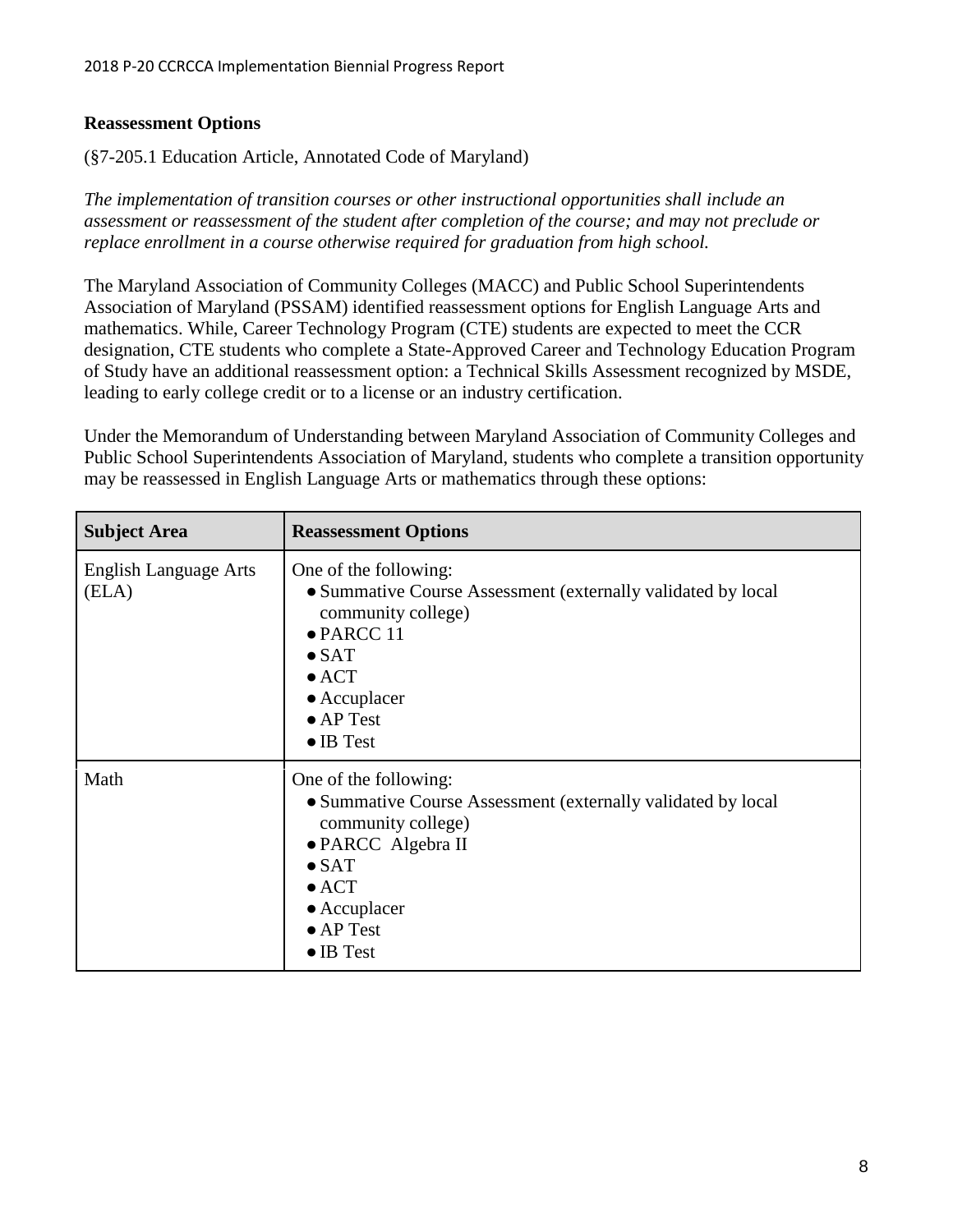#### <span id="page-9-0"></span>College and Career Readiness Determinations

| <b>Student Group</b>                        | Total 12 <sup>th</sup><br><b>Grade</b><br>Completers <sup>2</sup> | <b>CCRIn</b><br><b>Mathematics</b><br><b>Upon</b><br><b>Completion</b> | <b>CCR</b> in English<br><b>Language Arts</b><br><b>Upon Completion</b> |
|---------------------------------------------|-------------------------------------------------------------------|------------------------------------------------------------------------|-------------------------------------------------------------------------|
| <b>State of Maryland</b>                    | 58,220                                                            | 52.7%                                                                  | 59.4%                                                                   |
| American Indian or<br><b>Alaskan Native</b> | 145                                                               | 51.0%                                                                  | 62.1%                                                                   |
| Asian                                       | 4,132                                                             | 67.1%                                                                  | 70.4%                                                                   |
| <b>Black or African American</b>            | 19,662                                                            | 47.3%                                                                  | 49.5%                                                                   |
| Hispanic or Latino                          | 7,618                                                             | 44.0%                                                                  | 50.0%                                                                   |
| Hawaiian or Pacific<br>Islander             | 68                                                                | 41.2%                                                                  | 45.6%                                                                   |
| White                                       | 24,379                                                            | 57.3%                                                                  | 68.1%                                                                   |
| Two or more races                           | 2,216                                                             | 54.0%                                                                  | 64.5%                                                                   |
| <b>English Learners</b>                     | 9,102                                                             | 51.9%                                                                  | 65.2%                                                                   |
| <b>Students receiving FARMS</b>             | 19,849                                                            | 42.9%                                                                  | 50.5%                                                                   |
| <b>Students with Disabilities</b>           | 8,976                                                             | 35.5%                                                                  | 44.9%                                                                   |
| Homelessness                                | 911                                                               | 30.2%                                                                  | 42.8%                                                                   |
| <b>Students in Foster Care</b>              | 120                                                               | 18.3%                                                                  | 26.7%                                                                   |
| <b>Military Connected Students</b>          | 652                                                               | 51.5%                                                                  | 64.3%                                                                   |
| Male                                        | 28,933                                                            | 50.5%                                                                  | 55.9%                                                                   |
| Female                                      | 29,287                                                            | 54.9%                                                                  | 62.9%                                                                   |

*Table: 2017-2018 12th Grade Completers Reported as College and Career Ready upon Completion, State of Maryland*

 2 Completers include students who earned a Maryland High School Diploma or a Maryland High School Certificate of Completion.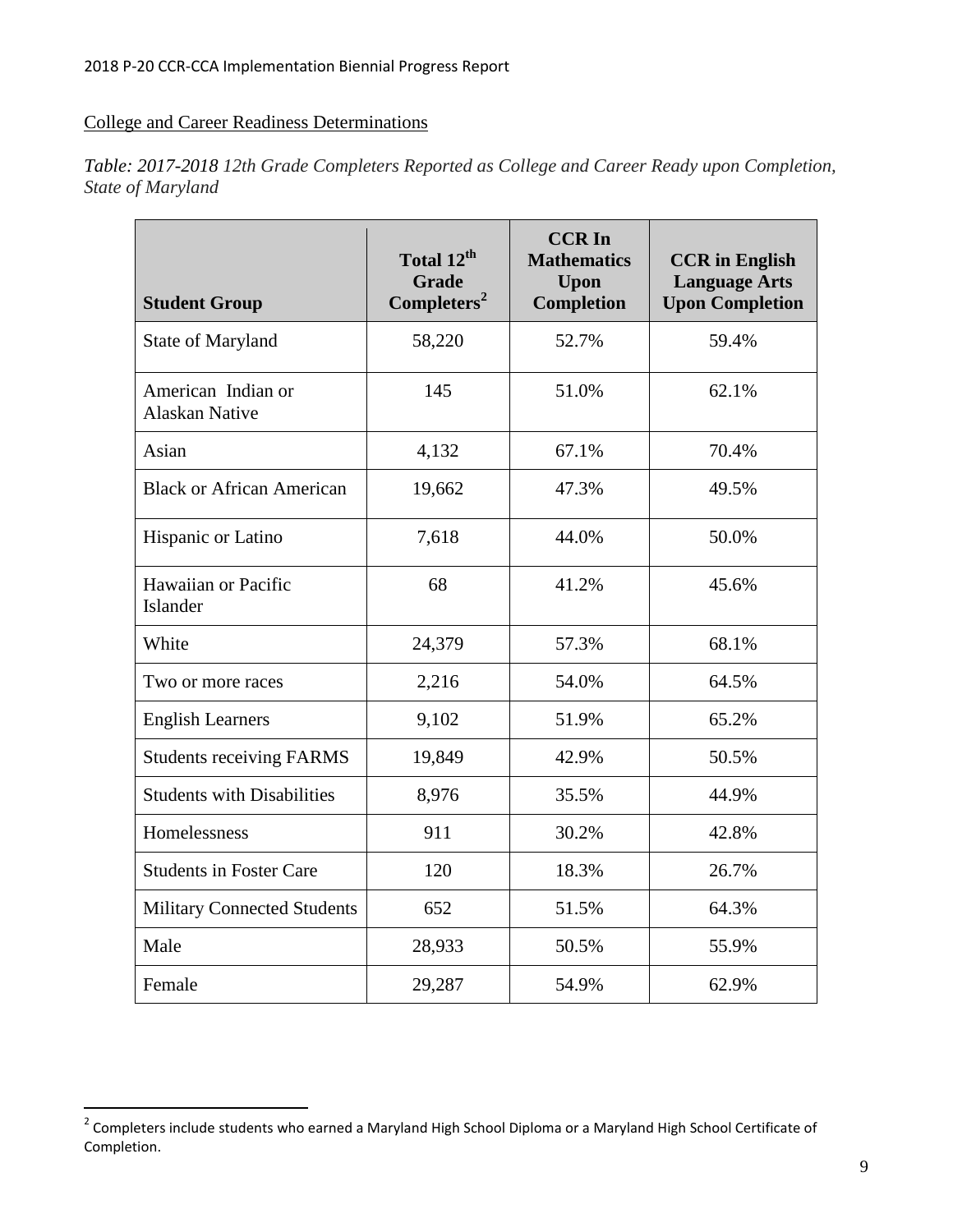*Table: 2017-2018 12th Grade Students Not College or Career Ready as of the end of their 11th grade year who participated in a Transition Opportunity, State of Maryland*

| <b>Student Group</b>                         | Total 12 <sup>th</sup><br><b>Grade</b><br>Completers <sup>3</sup> | Participated in a<br><b>Mathematics</b><br><b>Transition</b><br>Opportunity | Participated in an<br><b>English Language</b><br><b>Arts Transition</b><br>Opportunity |
|----------------------------------------------|-------------------------------------------------------------------|-----------------------------------------------------------------------------|----------------------------------------------------------------------------------------|
| State of Maryland                            | 58,220                                                            | 37.8%                                                                       | 21.1%                                                                                  |
| American Indian or<br><b>Alaskan Native</b>  | 145                                                               | 37.9%                                                                       | 22.8%                                                                                  |
| Asian                                        | 4,132                                                             | 21.1%                                                                       | 9.9%                                                                                   |
| <b>Black or African American</b>             | 19,662                                                            | 48.0%                                                                       | 27.3%                                                                                  |
| Hispanic or Latino                           | 7,618                                                             | 42.6%                                                                       | 28.3%                                                                                  |
| Hawaiian or Pacific<br>Islander              | 68                                                                | 47.1%                                                                       | 35.3%                                                                                  |
| White                                        | 24,379                                                            | 31.5%                                                                       | 15.9%                                                                                  |
| Two or more races                            | 2,216                                                             | 32.5%                                                                       | 18.8%                                                                                  |
| <b>English Learners</b>                      | 9,102                                                             | 39.7%                                                                       | 28.7%                                                                                  |
| Students receiving<br><b>FARMS</b>           | 19,849                                                            | 47.5%                                                                       | 30.2%                                                                                  |
| <b>Students with Disabilities</b>            | 8,976                                                             | 46.1%                                                                       | 35.8%                                                                                  |
| Homelessness                                 | 911                                                               | 49.0%                                                                       | 31.3%                                                                                  |
| <b>Students in Foster Care</b>               | 120                                                               | 43.3%                                                                       | 30.8%                                                                                  |
| <b>Military Connected</b><br><b>Students</b> | 652                                                               | 43.1%                                                                       | 35.3%                                                                                  |
| Male                                         | 28,933                                                            | 38.0%                                                                       | 23.7%                                                                                  |
| Female                                       | 29,287                                                            | 37.7%                                                                       | 18.5%                                                                                  |

 3 Completers include students who earned a Maryland High School Diploma or a Maryland High School Certificate of Completion.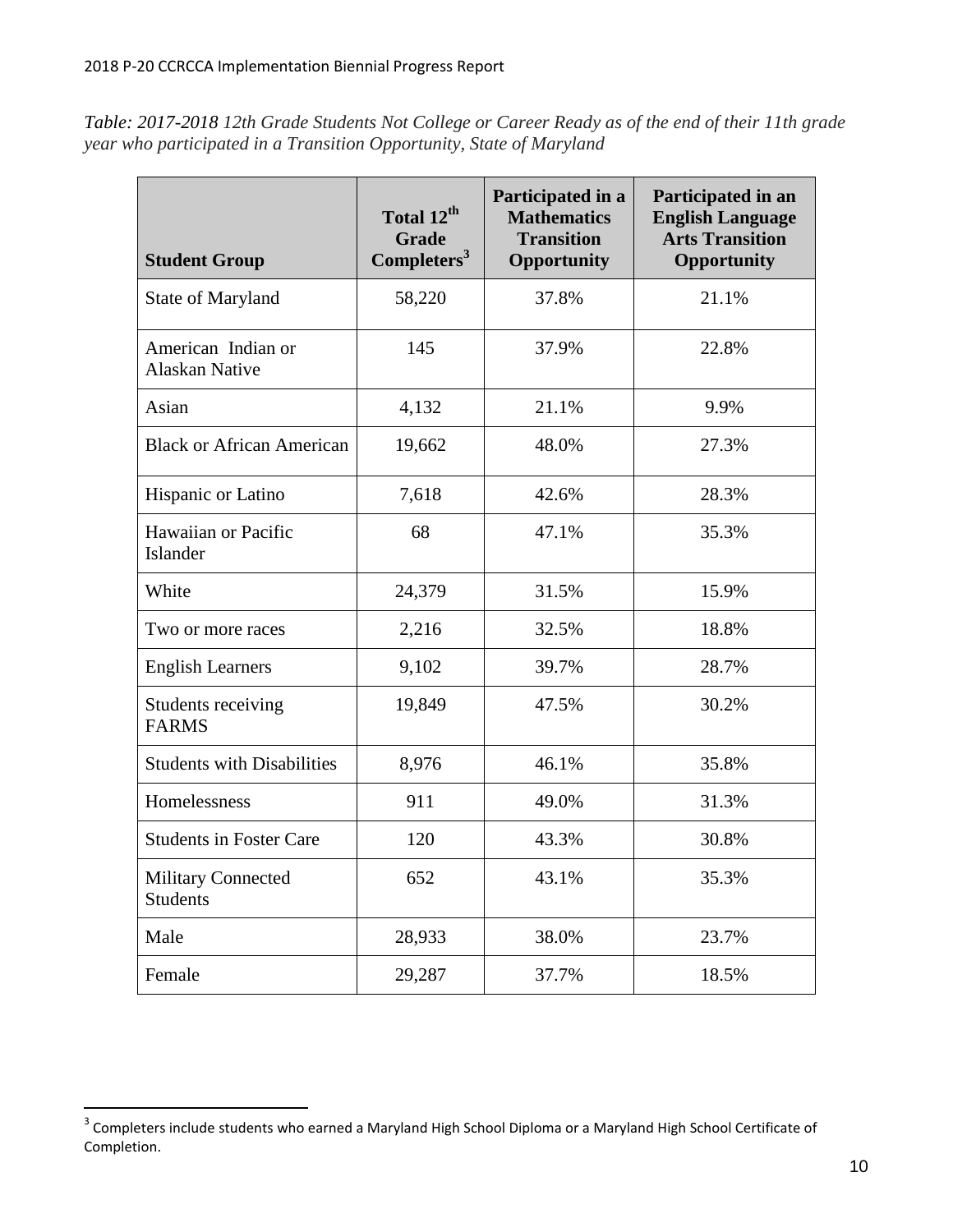*Table: 2017-2018 12th Grade Students Not College or Career Ready as of the end of their 11th grade year who participated in a Reassessment, State of Maryland*

| <b>Student Group</b>                         | Total 12 <sup>th</sup><br><b>Grade</b><br>Completers <sup>4</sup> | <b>Completed a</b><br><b>Mathematics</b><br><b>Reassessment</b> | <b>Completed an</b><br><b>English</b><br><b>Language Arts</b><br><b>Reassessment</b> |
|----------------------------------------------|-------------------------------------------------------------------|-----------------------------------------------------------------|--------------------------------------------------------------------------------------|
| State of Maryland                            | 58,220                                                            | 32.1%                                                           | 27.8%                                                                                |
| American Indian or<br><b>Alaskan Native</b>  | 145                                                               | 30.3%                                                           | 22.1%                                                                                |
| Asian                                        | 4,132                                                             | 18.5%                                                           | 19.1%                                                                                |
| <b>Black or African</b><br>American          | 19,662                                                            | 46.1%                                                           | 38.1%                                                                                |
| Hispanic or Latino                           | 7,618                                                             | 43.5%                                                           | 42.0%                                                                                |
| Hawaiian or Pacific<br>Islander              | 68                                                                | 39.7%                                                           | 32.4%                                                                                |
| White                                        | 24,379                                                            | 20.0%                                                           | 17.0%                                                                                |
| Two or more races                            | 2,216                                                             | 27.9%                                                           | 22.7%                                                                                |
| <b>English Learners</b>                      | 9,102                                                             | 39.2%                                                           | 47.3%                                                                                |
| Students receiving<br><b>FARMS</b>           | 19,849                                                            | 43.0%                                                           | 40.7%                                                                                |
| Students with<br><b>Disabilities</b>         | 8,976                                                             | 37.1%                                                           | 40.1%                                                                                |
| Homelessness                                 | 911                                                               | 32.6%                                                           | 33.7%                                                                                |
| <b>Students in Foster Care</b>               | 120                                                               | 39.2%                                                           | 40.8%                                                                                |
| <b>Military Connected</b><br><b>Students</b> | 652                                                               | 37.6%                                                           | 31.6%                                                                                |
| Male                                         | 28,933                                                            | 31.2%                                                           | 29.4%                                                                                |
| Female                                       | 29,287                                                            | 33.1%                                                           | 26.2%                                                                                |

 4 Completers include students who earned a Maryland High School Diploma or a Maryland High School Certificate of Completion.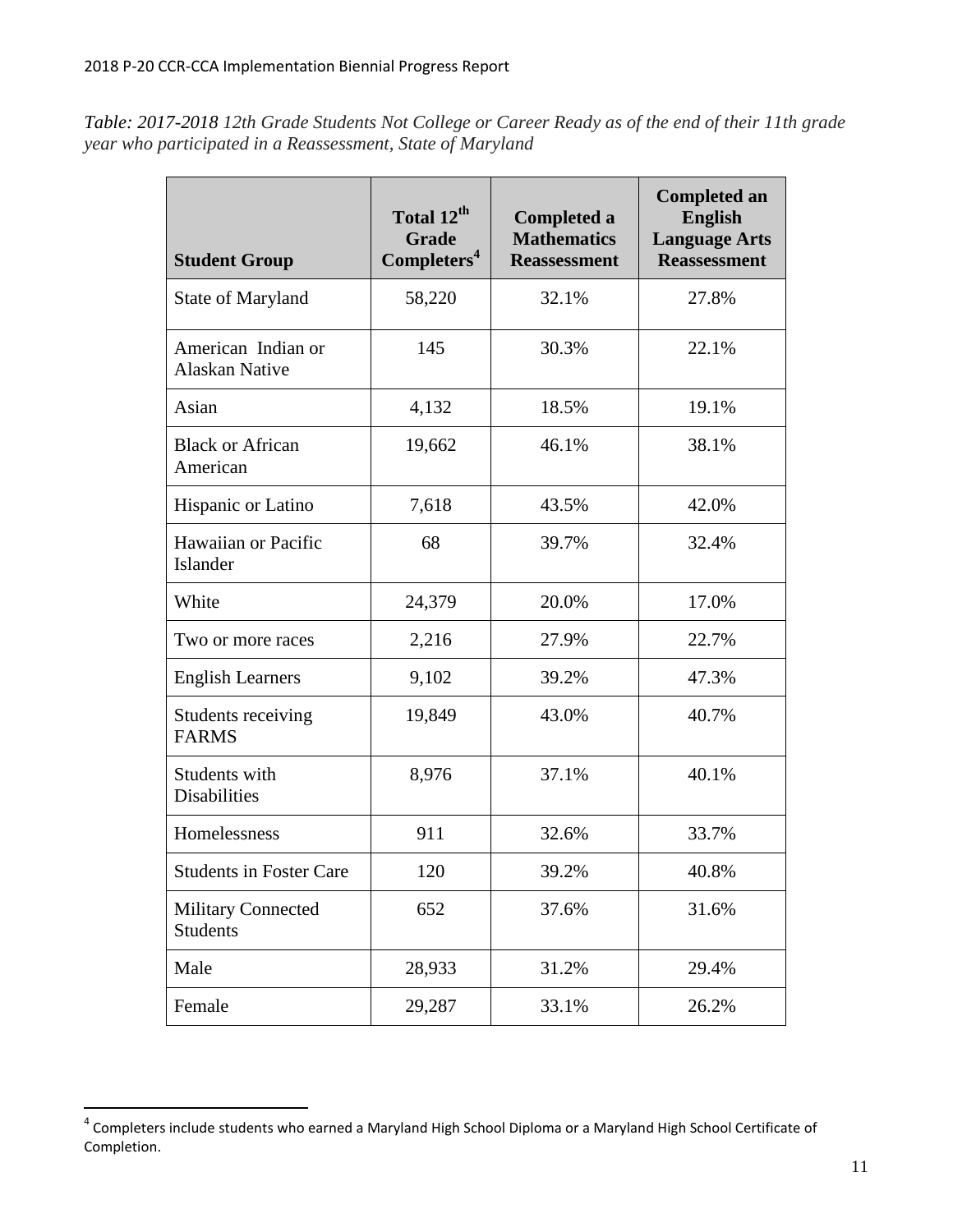#### <span id="page-12-0"></span>**Four Years of Mathematics Requirement**

(§7-205.1 Education Article, Annotated Code of Maryland)

*Beginning with the 9th grade class of 2014, each student shall enroll in a mathematics course in each year of high school that the student attends high school.*

In 2014, the State Board adopted regulations under COMAR 13A.03.02.03 that require students to enroll in a mathematics course in each year of high school that the student attends, up to a maximum of 4 years of attendance. To be awarded a Maryland State High School diploma, students must earn three mathematics credits. Maryland's local school systems may elect to add additional mathematics credit requirements. Additional information on the mathematics credit requirements is available on the [local](http://marylandpublicschools.org/about/Pages/School-Systems/index.aspx)  [school system's websites.](http://marylandpublicschools.org/about/Pages/School-Systems/index.aspx)<sup>5</sup>

#### <span id="page-12-1"></span>**Dual Enrollment**

 $\overline{\phantom{a}}$ 

(§18-14A Education Article, Annotated Code of Maryland)

*Requires the Maryland Higher Education Commission to establish guidelines for awarding the Early College Access Grant to dually enrolled students, and administration of the grant program.*

*Requires each county board to make all high school students who meet mutually agreed on enrollment requirements aware of the opportunity to dually enroll.*

*Establishes tuition arrangements between county boards and public institutions of higher education.* 

(§24-703.1 Education Article, Annotated Code of Maryland)

*Requires the Maryland Longitudinal Data System Center to annually report on the number of students who are dually enrolled and the number and course name of the courses in which students are dually enrolled, disaggregated by local school system.*

<span id="page-12-2"></span>Opportunities to Dually Enroll - Maryland State Department of Education

The MSDE provides local school system staff the ["Toolkit to determine Students College and Career](http://www.marylandpublicschools.org/about/Documents/DCAA/DCAA/CCRToolkit2017.pdf)  [Ready under the](http://www.marylandpublicschools.org/about/Documents/DCAA/DCAA/CCRToolkit2017.pdf) [College and Career Readiness and College Completion Act of 2013"](http://www.marylandpublicschools.org/about/Documents/DCAA/DCAA/CCRToolkit2017.pdf) as a resource to assist in implementing the provisions of the CCR-CCA that relate to preparing students for both college and careers. The Toolkit will be updated in 2019 to reflect changes to the MACC and PSSAM MOU and provide additional guidance.

In September 2014, the MSDE released "Implementing the Provisions for Dually Enrolled Students According to the College and Career Readiness and College Completion Act of 2013". This guidance contains four sections designed to assist administrators and educators in local school systems and community colleges as they implement CCR-CCA. The guidance offers recommended components to include in a dual enrollment agreement or memorandum of understanding (MOU); provides a sample agreement based on several local agreements; includes an analysis of local agreements between Maryland's community colleges and public school systems; and provides answers to frequently asked questions.

<sup>&</sup>lt;sup>5</sup> See <u>Maryland Mathematics Graduation Requirements</u> for additional information.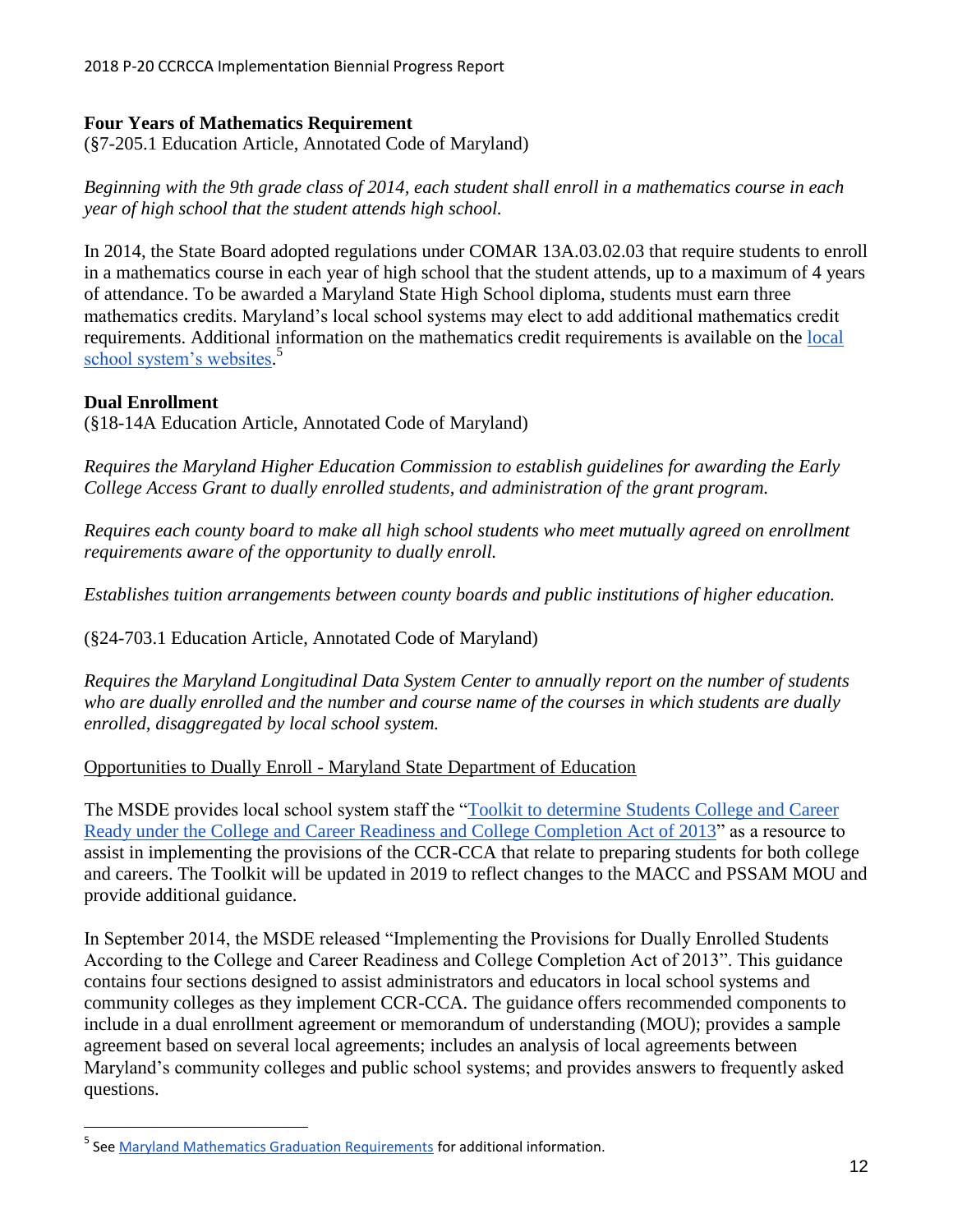Under Maryland statute (Md. Code, Ed. Art., §18–14A–05) each county board must inform all eligible high school students of the opportunity to dually enroll. Listed below is Information on how opportunities to dually enroll are disseminated for each district.

| <b>District</b>            | <b>Dual Enrollment Opportunity Information</b>                                                                                                                                                                                                                                                                                                                                                                                                                                                                                                                                                                                                                                                                                                 |
|----------------------------|------------------------------------------------------------------------------------------------------------------------------------------------------------------------------------------------------------------------------------------------------------------------------------------------------------------------------------------------------------------------------------------------------------------------------------------------------------------------------------------------------------------------------------------------------------------------------------------------------------------------------------------------------------------------------------------------------------------------------------------------|
| <b>Allegany County</b>     | AACPS Dual Enrollment Programs is available on the district website.                                                                                                                                                                                                                                                                                                                                                                                                                                                                                                                                                                                                                                                                           |
| <b>Anne Arundel County</b> | The district and Anne Arundel Community College (AACC) are joint sponsors<br>of the Early College Access Program (ECAP).                                                                                                                                                                                                                                                                                                                                                                                                                                                                                                                                                                                                                       |
| <b>Baltimore City</b>      | Dual Enrollment opportunities are found on the district website under Earning<br>College Credits in High School. Additionally, the district connects college dual<br>enrollment coordinators with counselors for recruitment purposes and annually<br>provides counselors with a list of students eligible for dual enrollment per each<br>local college's requirements.                                                                                                                                                                                                                                                                                                                                                                       |
| <b>Baltimore County</b>    | The district Office of College and Career Readiness includes information about<br>the Early College Access Program and an <b>overview</b> for parents and students.                                                                                                                                                                                                                                                                                                                                                                                                                                                                                                                                                                            |
| <b>Calvert County</b>      | The High School Planning Guide (pages 13-14) is provided to all 8 <sup>th</sup> and 9 <sup>th</sup><br>graders, is posted on the district's website, is available to students and parents<br>in the Guidance Offices, and embedded in the Career Cruising program. A dual<br>enrollment night is held each fall in which district and College of Southern<br>Maryland (CSM) representatives provide information to parents and students.<br>CSM mails information to all eligible families prior to the dual enrollment<br>night. CSM also attends school registration nights in February. College of<br>Southern Maryland posts dual enrollment information on their website<br>including Calvert County's form and list of approved classes. |
| <b>Caroline County</b>     | The district promotes <b>Dual Enrollment</b> through the following: Course catalog,<br>high school newsletters, social media postings, and Chesapeake College visit<br>days.                                                                                                                                                                                                                                                                                                                                                                                                                                                                                                                                                                   |
| <b>Carroll County</b>      | The High School Program of Studies and Career Pathways Planning Guide,<br>(page 16), is available on the district website and each high schools' website.                                                                                                                                                                                                                                                                                                                                                                                                                                                                                                                                                                                      |
| Cecil County               | The Student Education Planning Guide (pages 31-34) is available on the<br>district website and hand-delivered to every student.                                                                                                                                                                                                                                                                                                                                                                                                                                                                                                                                                                                                                |
| <b>Charles County</b>      | Dual Enrollment information is available on the district website. Teachers<br>discuss opportunities with eligible students in the Spring before course<br>selection and discuss options and the benefits of taking the dual enrollment. In<br>the fall, the College of Southern Maryland (CSM) meets with eligible students<br>in the high school. Also in the fall, a parent night provides information about<br>the process for registering at CSM and receiving dual enrollment credit.<br>Teachers follow up with students in the eligible classes in December and<br>distribute enrollment forms that go home to parents.                                                                                                                 |
| <b>Dorchester County</b>   | The 2018-2019 High School Program of Study (page 16) contains information<br>on dual enrollment opportunities with Chesapeake College and University of<br>Maryland Eastern Shore. The district Department of Student Services and high<br>school counselors collaborate with the colleges to organize and offer a variety                                                                                                                                                                                                                                                                                                                                                                                                                     |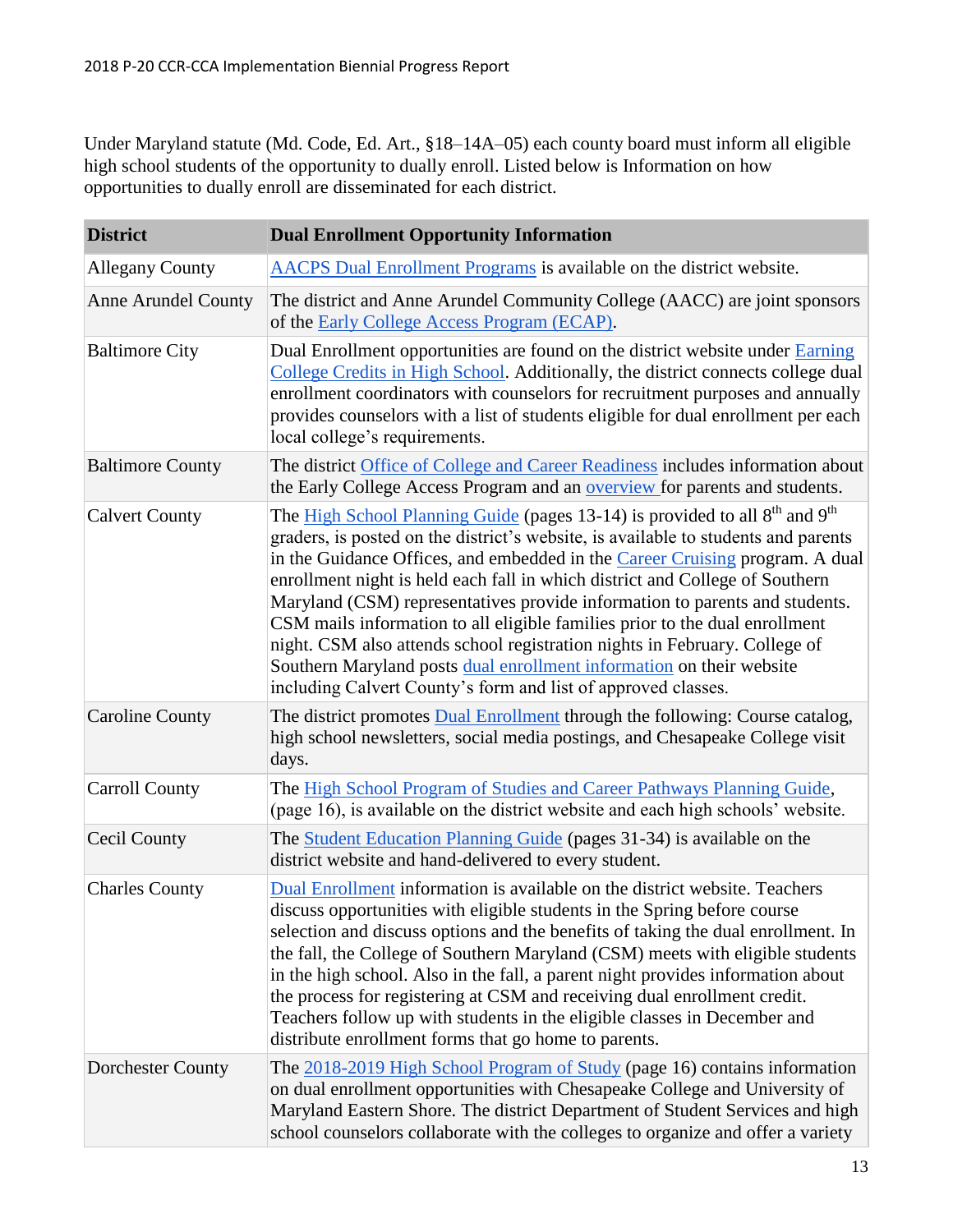|                            | of recruitment options including information sessions and onsite registration.                                                                                                                                                                                                                                                                                                                                                                                                                                                                                                                            |  |  |
|----------------------------|-----------------------------------------------------------------------------------------------------------------------------------------------------------------------------------------------------------------------------------------------------------------------------------------------------------------------------------------------------------------------------------------------------------------------------------------------------------------------------------------------------------------------------------------------------------------------------------------------------------|--|--|
| <b>Frederick County</b>    | The district maintains a joint website with Frederick Community College<br>(FCC) on Dual Enrollment, which is also linked on each high schools' website.<br>Representatives from FCC and the district present at most high school<br>registration night events, community forums (Life After Middle School,<br>Community, etc.), and specific high school dual enrollment information nights.<br>Every high school has dual enrollment courses, and counselors promote<br>opportunities to students. High School Course Offerings Guide, 2018-2019<br>(page 8) is also available on the district website. |  |  |
| <b>Garrett County</b>      | GCPS Dual Enrollment Program for High School Students is available on the<br>district website.                                                                                                                                                                                                                                                                                                                                                                                                                                                                                                            |  |  |
| <b>Harford County</b>      | <b>HCPS</b> Student Education Planning Guide contains information on earning high<br>school credit through college programs.                                                                                                                                                                                                                                                                                                                                                                                                                                                                              |  |  |
| <b>Howard County</b>       | <b>HCPSS Jump Start</b> , is a partnership between the district and Howard<br>Community College to expand options for students to gain college credits,<br>explore possible careers, or earn an associate degree.                                                                                                                                                                                                                                                                                                                                                                                         |  |  |
| <b>Kent County</b>         | Kent County's Program of Study (pages 14 and 44) contains information about<br>dual enrollment on the district website. Chesapeake College meets with eligible<br>students in the high school. First for the college to provide information, and<br>second for registration and placement testing. Washington College contacts<br>eligible students directly regarding dual enrollment opportunities. During<br>annual scheduling meetings each spring, additional information is provided to<br>students.                                                                                                |  |  |
| <b>Montgomery County</b>   | Dual Enrollment: MCPS and Montgomery College Partnerships is available on<br>the district website.                                                                                                                                                                                                                                                                                                                                                                                                                                                                                                        |  |  |
| Prince George's<br>County  | Dual Enrollment Program information is available on the district website.                                                                                                                                                                                                                                                                                                                                                                                                                                                                                                                                 |  |  |
| <b>Queen Anne's County</b> | The $\frac{2018-2019 \text{ Program of Study}}{2018}$ (page 33) is available on the district website<br>and available to all students.                                                                                                                                                                                                                                                                                                                                                                                                                                                                    |  |  |
| <b>St. Mary's County</b>   | Dual Enrollment in College is available on the district website.                                                                                                                                                                                                                                                                                                                                                                                                                                                                                                                                          |  |  |
| <b>Somerset County</b>     | Information is available through Wor-Wic Community College Dual<br><b>Enrollment</b> website. Additionally, high schools provide dual enrollment<br>pamphlets via their guidance offices and on the high school's website. During<br>scheduling, guidance staff shares dual enrollment information with families<br>during information nights.                                                                                                                                                                                                                                                            |  |  |
| <b>Talbot County</b>       | Guidance on Dual Enrollment is available on the district website and each high<br>school's website. Information is also provided to students, parent, and<br>guardians via the school messenger platform.                                                                                                                                                                                                                                                                                                                                                                                                 |  |  |
| <b>Washington County</b>   | The 2018-2019 High School Program of Studies (page 8) is available on the<br>district website.                                                                                                                                                                                                                                                                                                                                                                                                                                                                                                            |  |  |
| <b>Wicomico County</b>     | The district promotes this information through the following: High School<br>Course Catalog 2018-2019 (page 4) available on the district website and high<br>school websites, counselor scheduling sessions, a Spring Parent University,                                                                                                                                                                                                                                                                                                                                                                  |  |  |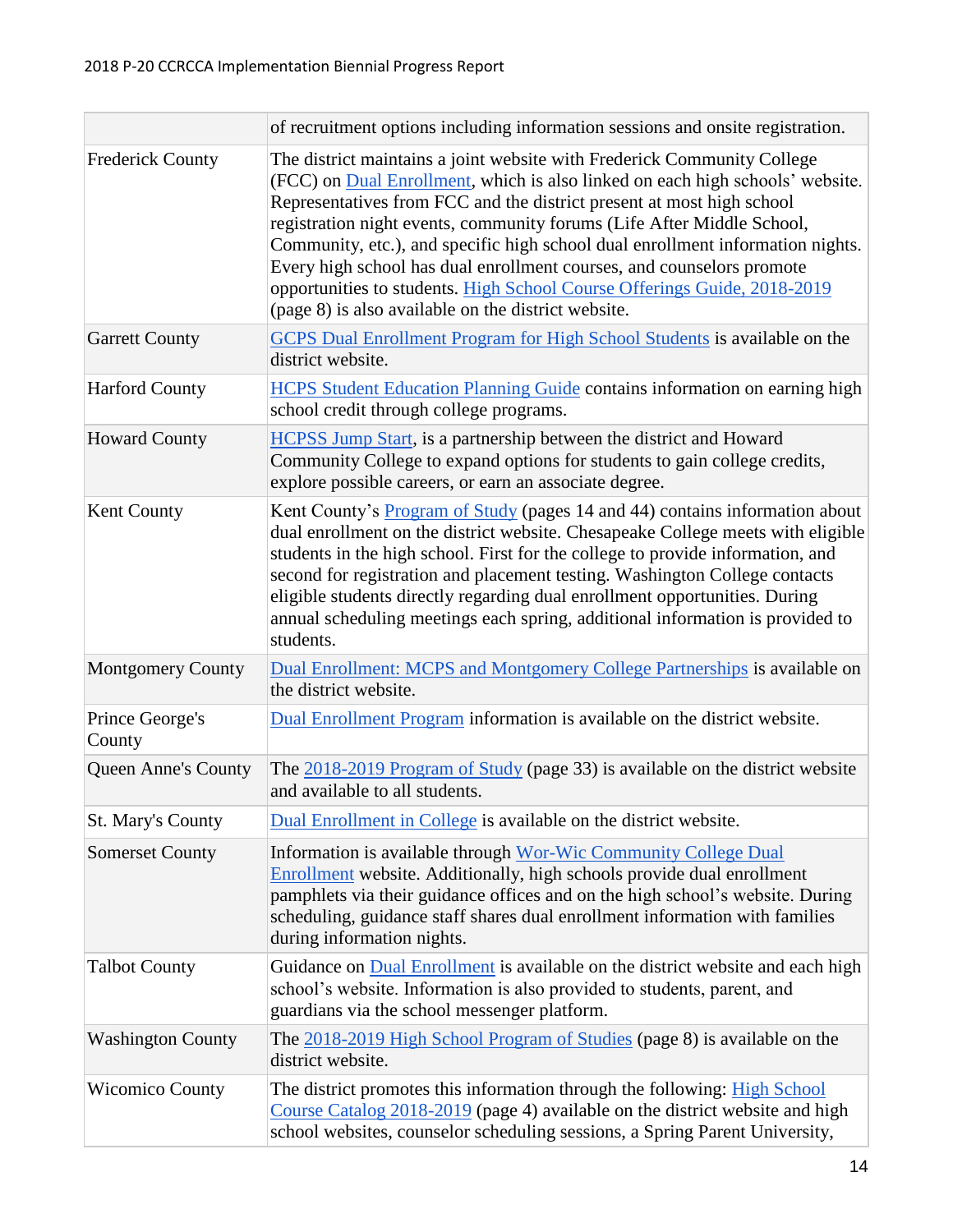|                         | school-based administration, and parent messages through social media and<br>meetings.                                                                                                                            |
|-------------------------|-------------------------------------------------------------------------------------------------------------------------------------------------------------------------------------------------------------------|
| <b>Worcester County</b> | The 2018-2019 High School Course Catalog (page 15) is available on the<br>district website and updated annually. Informational flyers from Wor-Wic<br>Community College are distributed to all eligible students. |

<span id="page-15-0"></span>Opportunities to Dually Enroll - Maryland Higher Education Commission

All colleges adhere to the tuition requirements for dually enrolled students as required by law. Some colleges provide additional tuition discounts for all dually enrolled students. Additionally, some colleges provide tuition discounts for dually enrolled students in specific programs or high schools, or the college will waive fees.

Many colleges have relationships with community or private foundations to support dually enrolled students financially. For example, The Cecil College Foundation has a small group of community and private foundations that designate their support for dual enrolled students, Unless otherwise specified by the donor, all Cecil College scholarships are first used for tuition and fees, and apply to textbook costs if the scholarship is greater than tuition and fees.

At the University of Baltimore, community-based partners such as KIPP Through College, Code in the Schools, Sister's Circle, Building STEPS, Urban Alliance, Urban League, SquashWise, and CollegeBound sponsor students in dual enrollment and college readiness, i.e., pay for their tuition, fees, and program costs. Private foundations such as Shelter Foundation, CollegeBound, Legg Mason, SunTrust, and Meyerhoff have contribution foundation gifts to pay for dual enrollment and college readiness tuition, fees, and program costs. These opportunities at the University of Baltimore also provide academic supports to dually enrolled students, such as tutoring and workshops.

Dual enrollment opportunities at Maryland colleges and universities are vast. Many colleges offer formal dual enrollment opportunities, often called "early college" or "middle college" programs. These opportunities are often formal programs with specific curricular outcomes that sometimes lead to the completion of an associate's degree in tandem with the completion of a high school diploma.

Colleges list several challenges related to dual enrollment, particularly with the expectation of expansion. These challenges include:

- Student's preparedness for college-level courses
- Data sharing between college and local education agency and parents
- Transportation
- GPA or academic requirements set by local education agency to participate in dual enrollment opportunities
- Costs and tuition coverage capped by local education agency
- General advising and support of high school students, both to students and parents
- More focus on AP courses by local education agency
- Identifying qualified faculty to teach at the high schools
- Scheduling of classes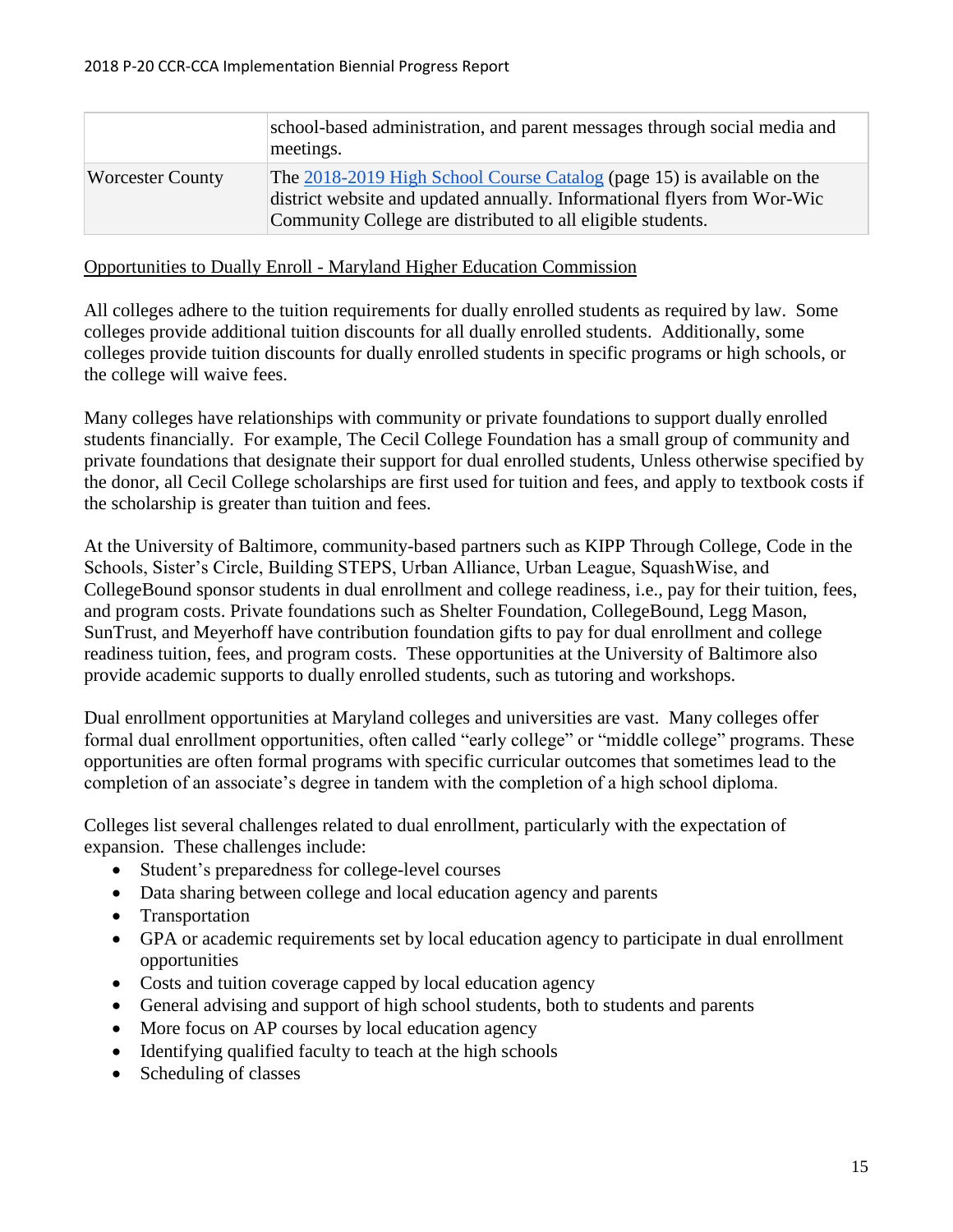#### <span id="page-16-0"></span>Annual Dual Enrollment Report - MLDS Center

As per CCR-CCA requirements, the Maryland Longitudinal Data System (MLDS) Center submits an annual report on dual enrollment. The MLDS Center publishes annual reports on dual enrollment beginning in 2013 and are available on the website at [https://mldscenter.maryland.gov/CenterReports.html.](https://mldscenter.maryland.gov/CenterReports.html)

A total of 11,843 Maryland public high school students were dually enrolled in the 2016-2017 academic year. This is a 15% increase from the prior year. Maryland Community Colleges were the most common location for students accessing dual enrollment opportunities. Dually enrolled students more closely reflected the demographics of the Maryland college-going population than the Maryland public high school population. The majority of dually enrolled Maryland public high school students were female, white, and not economically disadvantaged (as measured by non-eligibility for free/reduced price meals), although there were increases in participation amongst economically disadvantaged students, and African American, Hispanic, and Asian students.

Course information is reported from Maryland public high schools. The MLDS does not currently receive college course information. Students accessed courses in a variety of subject areas. The highest numbers of courses with dual enrollment were in the subjects of English language and literature, and mathematics.

In addition to the annual dual enrollment report, the MLDS Center also has a series of [dashboards](https://mldscenter.maryland.gov/Dashboards.html)<sup>6</sup> on dual enrollment and a research report on the *[Effects of Dual Enrollment on College and Workforce](https://mldscenter.maryland.gov/egov/Publications/ResearchReports/DE_PSM_71718.pdf)  [Outcomes](https://mldscenter.maryland.gov/egov/Publications/ResearchReports/DE_PSM_71718.pdf)*<sup>7</sup> .

#### <span id="page-16-1"></span>**Near Completers**

 $\overline{\phantom{a}}$ 

(§11-209, Education Article, Annotated Code of Maryland)

*The Commission, in collaboration with institutions of higher education, shall create a statewide communication campaign to identify near completers in the State and to encourage near completers to re–enroll in an institution of higher education to earn a degree.*

Per statute, near completers are students that have earned a minimum grade point average of 2.0 on a scale of 4.0 while in college, and earned at least 45 credit hours if the individual attended a community college or earned at least 90 credit hours if the individual attended a senior higher education institution.

All public colleges and universities in Maryland have some type of outreach to near completers. Outreach ranges from letters mailed to students that close to meeting degree requirements to provided financial assistance to support students in completing the degree. For example, College of Southern Maryland offers a \$600 completer scholarship and provides advising for near completers.

<sup>6</sup> MLDS Center Dashboards at<https://mldscenter.maryland.gov/Dashboards.html>

<sup>&</sup>lt;sup>7</sup> Henneberger, A. K., Witzen, H., & Preston, A. M. (2018). Dual enrollment in Maryland: What are the causal effects on college and workforce outcomes and do effects differ by student subgroup? Baltimore, MD: Maryland Longitudinal Data System Center. Retrieved from [https://mldscenter.maryland.gov/egov/Publications/ResearchReports/DE\\_PSM\\_71718.pdf.](https://mldscenter.maryland.gov/egov/Publications/ResearchReports/DE_PSM_71718.pdf)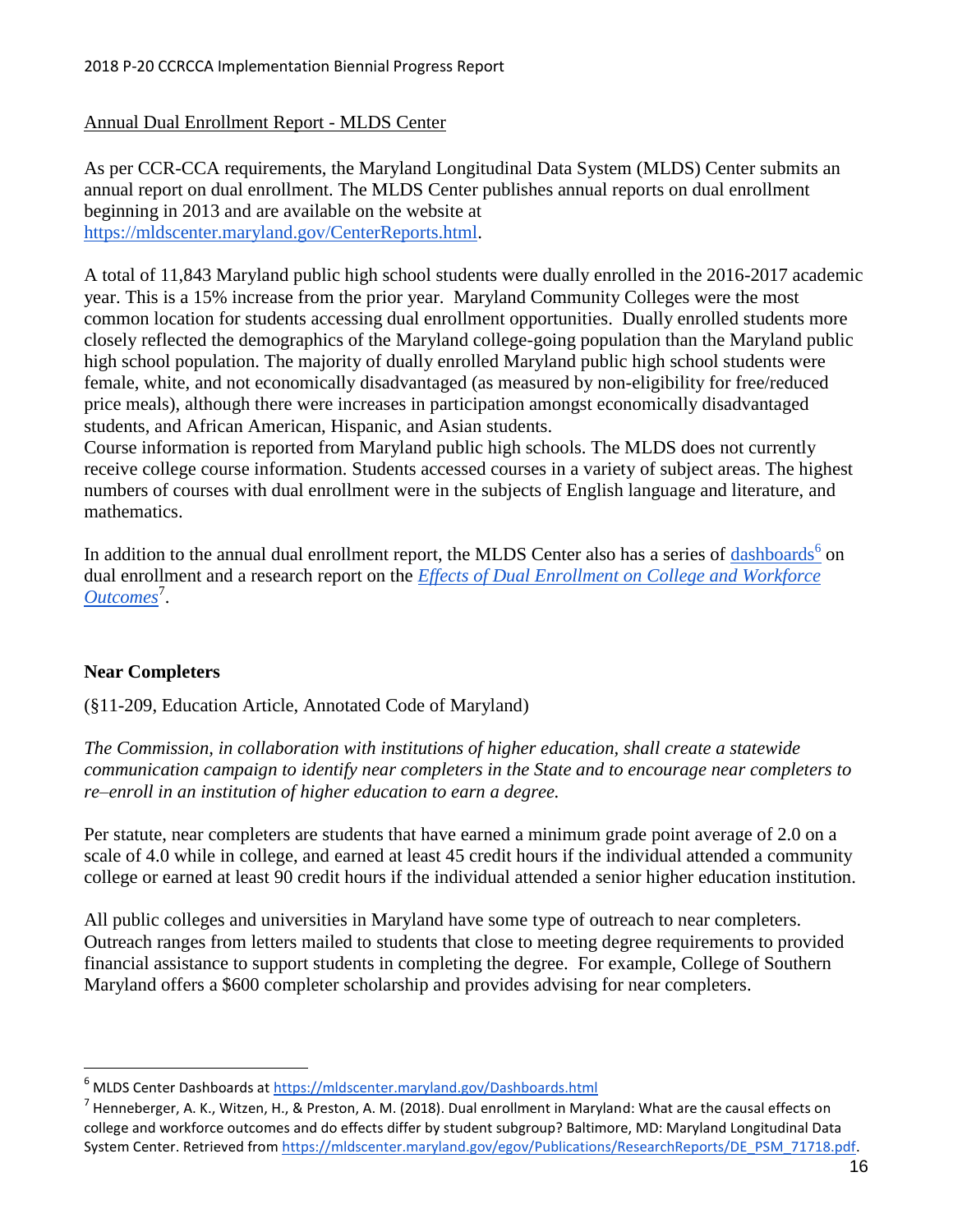Recently passed legislation updated Education Article §11–209. The Maryland Higher Education Commission is required to maintain a statewide communication campaign to identify near completers. Including the statewide communication campaign, there will be a centralized web-based match program for near completers that facilitates the matching of a near completer with any institution of higher education at which the near completer would be able to complete the degree. By December 1, 2019, and every December 1 through 2025, the Commission shall submit a report on the details of the statewide communication campaign and the match program, including implementation of the campaign and match program and a detailed account of the expenditures under the grant program.

#### <span id="page-17-0"></span>**Transfer**

(§11-207 and §15–116, Education Article, Annotated Code of Maryland)

*The Commission shall (1) Establish procedures for transfer of students between the public segments of postsecondary education; (2) Recommend cooperative programs among segments of postsecondary education to assure appropriate flexibility in the higher education system; and (3) In conjunction with the governing boards, establish standards for articulation agreements.*

*The Commission, in collaboration with the public institutions of higher education, shall develop and implement a statewide transfer agreement whereby at least 60 credits of general education, elective, and major courses that a student earns at any community college in the State toward an associate of arts or associate of science degree shall be transferable to any public senior higher education institution in the State for credit toward a bachelor's degree by July 1, 2016.*

*The Commission, in collaboration with the public institutions of higher education, shall develop and implement a statewide reverse transfer agreement whereby at least 30 credits that a student earns at any public senior higher education institution in the State toward a bachelor's degree are transferable to any community college in the State for credit toward an associate's degree by July 1, 2016.*

*The Commission and each public institution of higher education shall develop and implement incentives for students to obtain an associate's degree before enrolling in a public senior institution of higher education.*

<span id="page-17-1"></span>Statewide Transfer and Reverse Transfer Agreement

As noted in the previous submission of this report, the Maryland Higher Education Commission finalized regulations in 2016 regarding statewide transfer of college credit. The regulations allow a student with at least 60 credits of general education, elective, and major courses (earned at any Maryland community college towards an associate of arts or associate of science degree) to transfer that credit to any public senior higher education institution in the State for credit toward a bachelor's degree (COMAR 13B.06).

Similarly, the Maryland Higher Education Commission finalized regulations in 2016 regarding statewide reverse transfer of college credit. The regulations allow at least 30 credits that a student earns at any public senior higher education institution in the State toward a bachelor's degree to be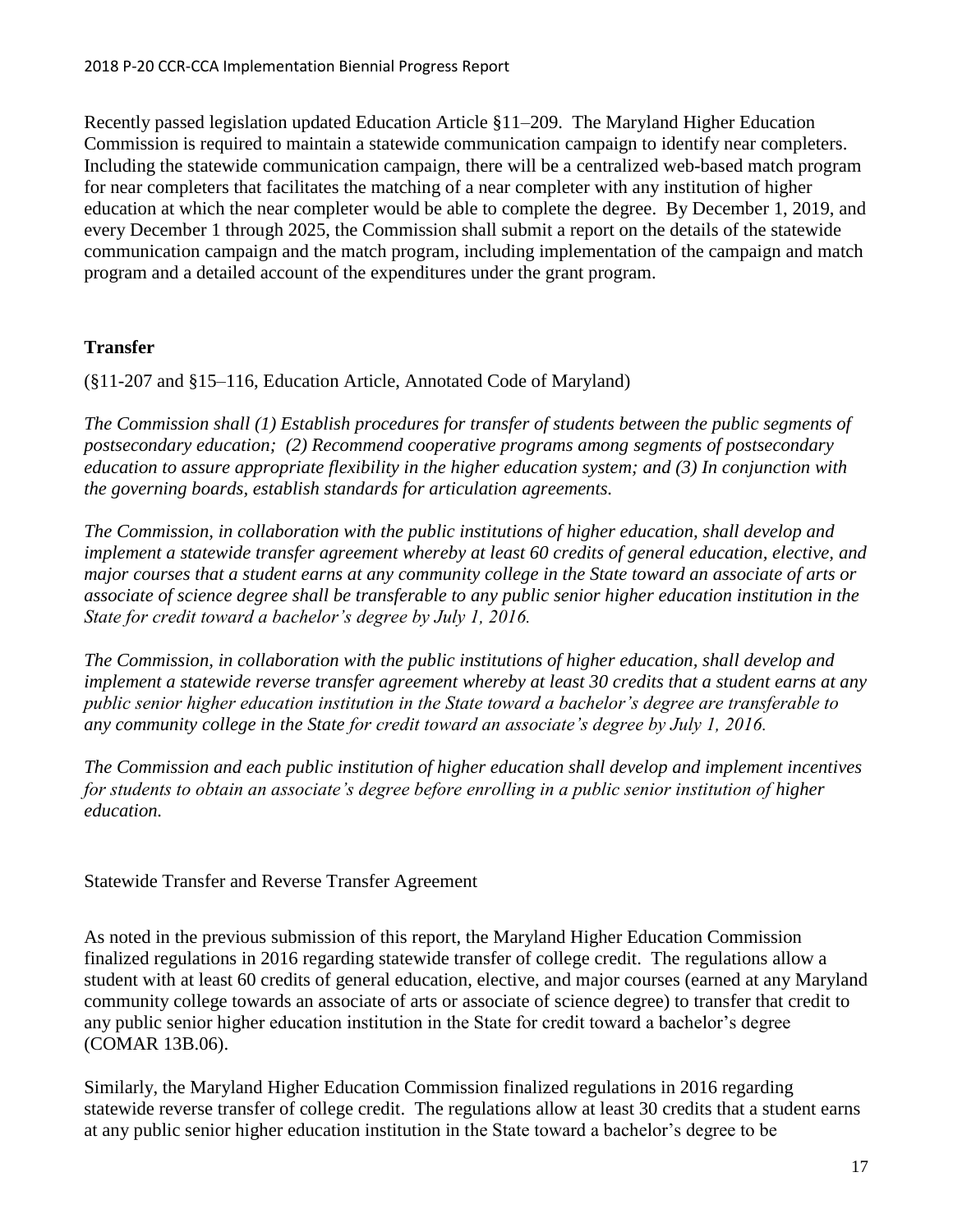transferable to any community college in the State for credit toward an associate's degree (COMAR 13B.06).

<span id="page-18-0"></span>Incentives to Support Transfer

Many institutions offer support and incentives to encourage students to complete an associate's degree before enrolling in a 4-year institution. For example, Howard Community College has systematically removed barriers to completion and graduation as an incentive. There are no fees for transcript evaluation, transcript requests (except as required by electronic handling), graduation applications, and cap and gown purchase.

Similarly, many institutions host on-site transfer events. For example, University of Maryland Eastern Shore hosts transfer express days for on-site admissions and scholarship awards. Wor-Wic hosts several on-site transfer events throughout the year with four-year colleges and universities, which highlight the majors available, specific deadlines, financial assistance, course transferability, and application fee waivers.

Devoted staff to supporting transfer students is essential for student success. Bowie State University has a Transfer Recruiter at Prince George's Community College. This position widely publicizes the transfer opportunity as well as the scholarships available to students earning the associate's degree. The Transfer Recruiter provides in-depth pre-transfer counseling to prospective transfer students.

Articulation agreements often promote the completion of an associate's degree prior to transfer. For example, Harford Community College participates in an honors program to promote degree completion before transfer. HCC has established articulation agreements with Towson University, University of Baltimore, and Goucher College whereby graduates of Harford Community College's honors program are granted automatic admission into the honors program of the transfer institution. To date, approximately 300 students are enrolled in Harford Community College's honors program.

Similarly, St. Mary's College of Maryland has articulation agreements (guaranteed admission) with five Maryland community colleges. These agreements include a \$500 award to incoming students. Over the past two years (2016-17 and 2017-18 academic years), 53 students were granted this award.

Some institutions have specific programs for transfer students. For example, at the University of Maryland Baltimore County, the Transfer Student Alliance (TSA) offers eligible students who intend to earn their bachelor's degree at University of Maryland Baltimore County the opportunity to benefit from joint programmatic efforts, shared resources, and other privileges while still enrolled at the community college. Upon initiation of transfer to University of Maryland Baltimore County, eligible students are guaranteed admission, scholarship, priority orientation and registration, and housing.

All public 4-year institutions offer financial incentives for transfer students. Additionally, the Maryland Higher Education Commission offers the 2+2 Transfer Scholarship. The 2+2 Transfer Scholarship is designed to assist and encourage transfer students from Maryland community colleges to attend a 4-year institution within the State. Students must be enrolled in an eligible accredited Maryland postsecondary institution. To be eligible, a student must be currently enrolled at a community college in Maryland and have earned an associate's degree by the end of the semester in which they plan to transfer. The student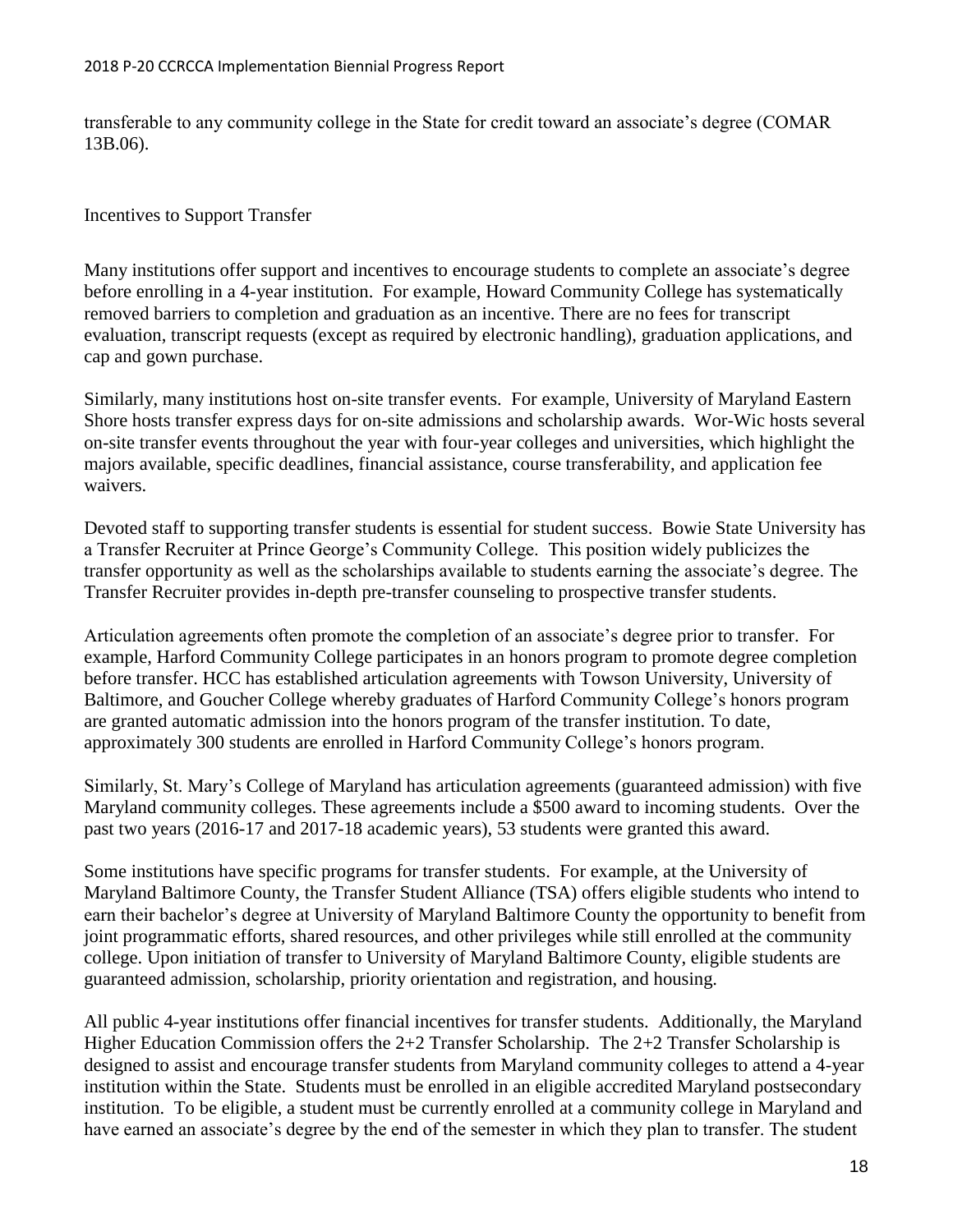must also be accepted for admission to a degree program at a public 4-year higher education institution or a private nonprofit 4-year institution of higher education in Maryland and intend to complete a bachelor's program. The annual award amount will be \$1,000, except for a student who enrolls in a science, teaching, engineering, computer science, mathematics, or nursing program, the award amount will be \$2,000. The scholarship may be used for tuition and mandatory fees for 3 years of study or six semesters of study, whichever is longer.

The Student Transfer Advisory Committee (Education Article §11–106.1) meets regularly to discuss issues related to statewide transfer.

<span id="page-19-0"></span>Maryland Independent College and University Association (MICUA)

Each year, approximately 16% of new incoming undergraduate students at Maryland Independent College and University Association (MICUA) member campuses are transfer students, the majority of whom transfer from a Maryland community college. MICUA institutions currently have more than 160 articulation agreements with Maryland community colleges. In addition, nine of MICUA's thirteen member institutions participate in ARTSYS, the State's online course articulation system for transferring credits from one Maryland institution to another.

Many MICUA member institutions have established institutional grants and scholarships specifically for transfer students. For example, Capitol Technology University provides scholarships ranging from \$4,000 to \$10,000 to qualifying students who transfer from a community college. Hood College offers a number of scholarships for transfer students, including the Founders' Scholarship (50% of tuition), Trailblazer Scholarship (33% of tuition), Recognition Award (25% of tuition), and Opportunity Award (\$5,000). Notre Dame of Maryland University provides transfer scholarships ranging from \$10,000 to \$20,000 for students transferring with at least 30 credits and a 3.2 grade point average at the previous institution. At Loyola University Maryland, transfer scholarship are awarded on a competitive basis, ranging from \$5,000 to \$20,000 per year and renewable for up to three years of full-time undergraduate study. At Washington College, academic scholarships of at least \$18,000 per year are awarded to all full-time transfer students who have been inducted into the Phi Theta Kappa Honor Society (two-year college honor society). McDaniel College offers the Community College Transfer Scholarship based on the student's admitting community college GPA in the amounts of \$16,000 (2.80-3.25 GPA), \$20,000 (3.26-3.65 GPA), and \$22,000 (3.66 or higher GPA), plus an additional \$2,000 for community college transfers who are members of the Phi Theta Kappa Honor Society. Mount St. Mary's University and Stevenson University offer similar scholarship programs for transfer students based on the student's admitting GPA, with additional funding for Phi Theta Kappa members.

#### <span id="page-19-1"></span>**Degree Plans**

(§15–114 and §15-117, Education Article, Annotated Code of Maryland)

*Each undergraduate student enrolled in a public senior higher education institution shall file a degree plan with the institution as soon as practicable but not later than by the completion of 45 credit hours of course work. Each undergraduate student who transfers to a public senior higher education institution with at least 45 credit hours of course work shall file a degree plan with the institution during the*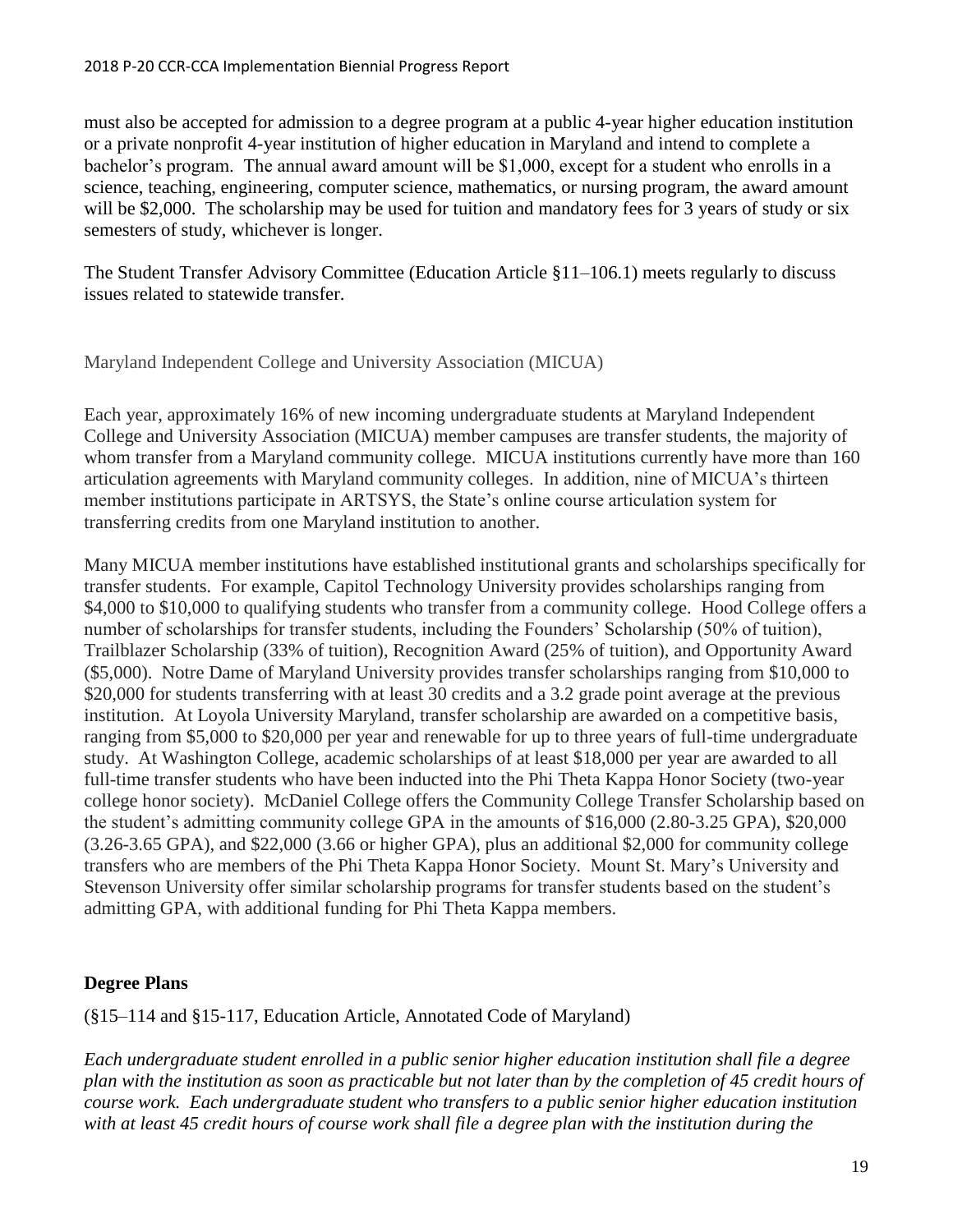*student's first semester at the institution. Each degree–seeking undergraduate student enrolled at a community college shall file a degree plan with the institution on entering the institution.*

*Except as provided in paragraph (2) of this subsection, the standard number of credits required for a baccalaureate degree from a public senior higher education institution is 120 credit hours. (2) The standard number of credits required under paragraph (1) of this subsection does not apply if: (i) The degree program is defined as a 5–year baccalaureate program; (ii) Professional accreditation requires a higher number of credit hours or requires course work that cannot be completed in 120 credits; or (iii) Certification requirements result in a need for credit hours in excess of 120.*

*Except as provided in paragraph (2) of this subsection, beginning with fall 2015, the standard number of credits required for an associate's degree from a public community college is 60 credit hours. (2) The standard number of credits required under paragraph (1) of this subsection does not apply if: (i) The degree program is defined as more than a 2–year associate's degree; (ii) Professional accreditation requires a higher number of credit hours or requires course work that cannot be completed in 60 credits; or (iii) Certification requirements result in a need for credit hours in excess of 60.*

*The governing board of a public institution of higher education, in consultation with the Commission, may approve additional exceptions to the credit hour requirements under subsections (a) and (b) of this section.*

Many of the colleges and universities require students to file a degree plan, i.e., declare a major, through software or electronic platforms (e.g., Ellucian Student Planning, WebAdvisor, DegreeWorks), while others are moving towards implementing electronic systems. Some colleges require a student to review the degree plan with an advisory before final submission, while others incorporate advising directly into the software. Additionally, some institutions require students to identify an academic major during the admissions process.

All academic programs adhere to the 60/120 credit limit, except programs that require additional credits hours for professional accreditation or certification requirements.

#### <span id="page-20-0"></span>**Degree Pathways**

(§15–115, Education Article, Annotated Code of Maryland)

*Each public institution of higher education in the State shall: (1) Develop a pathway system whereby public institutions of higher education establish graduation progress benchmarks for each academic major and for the general education program for students who have not declared a major; (2) Require the pathway for each first–time degree–seeking student to include credit–bearing mathematics and English courses in the first 24 credit hours of courses; and (3) Require the pathway for each degree– seeking student enrolled in a developmental course in mathematics, reading, or English to include the credit–bearing course in mathematics, reading, or English concurrent with or in the semester immediately following completion of the developmental course.*

*The benchmarks established in subsection (a)(1) of this section shall specify the credit and course criteria that indicate satisfactory progress toward a degree.*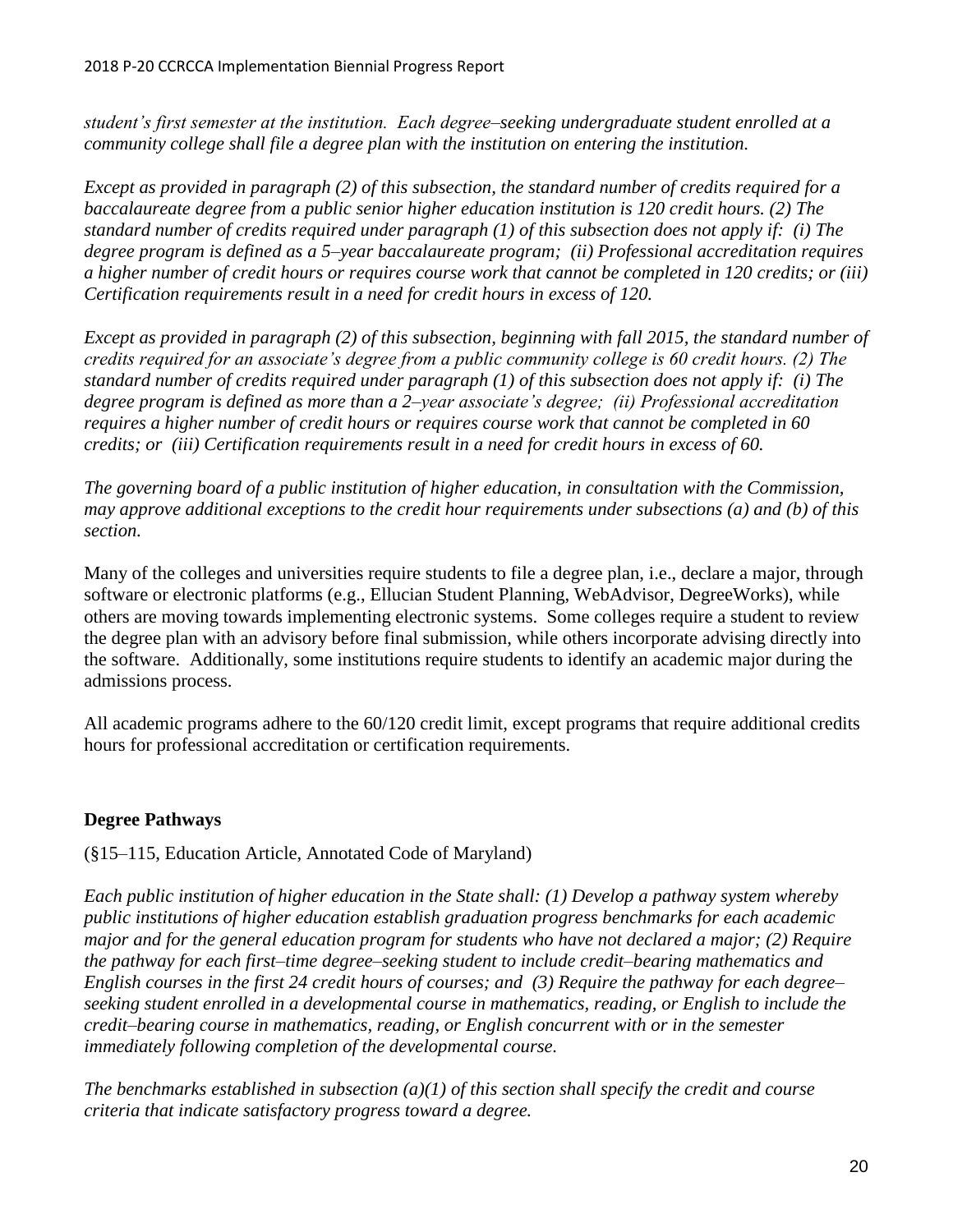*Academic units shall establish schedules for regular periodic reviews of student progress.*

*Students who are in danger of falling behind the program benchmarks shall be required to consult with an academic advisor before registration.*

Many colleges and universities use the college's annual catalog to provide information about degree pathways, and many colleges utilize digital platforms to inform enrolled students of their progress towards a degree. Additionally, many students are required to attend and participate in a first-year experience, which may occur during orientation or is implemented as a required course for freshman or first-time students.

Additionally, some colleges and universities have moved towards implementing meta-majors. For example, at the Community College of Baltimore County, all students enter one of six meta-majors, termed Pathways upon selecting a major. These Pathways group like majors and include: Arts, Humanities and Social Sciences, General Studies, Science and Health Careers, Business, Law and Education, and Technology, Engineering and Mathematics. Efforts are in place to promote Pathways and course sequences through the Community College of Baltimore County Pathways website and Pathway events.

#### <span id="page-21-0"></span>**Benchmarks**

College and universities require students to include credit-bearing math and English in the first 24 credits. Additionally, many institutions have graduation benchmarks. For example, students are expected to maintain at 2.0 GPA at all times to remain in good academic standing. Similarly, students are expected to meet credit requirements every academic year (usually 12-15 credits per semester).

There may be additional graduation benchmarks at the program level, such as maintain a specific GPA within the degree coursework or being required to take courses in a specific sequence. For example, at Anne Arundel Community College, The Associate of Arts in Teaching (AAT) program has been designed with a series of prerequisites to ensure students take courses in sequential order. In particular, passage of basic skills testing (Praxis Core Exam, SAT, or ACT) is a requirement for the AAT. Therefore, passage of basic skills testing is a prerequisite for the last capstone course in the program. This strategy helps ensure students sign up for and pass their basic skills testing.

All colleges and universities have some type of alert system to notify students if they are at risk for falling behind a graduation benchmark. Services such as tutoring (content specific), study labs, and nonacademic counseling services, are provided to students – often the free or minimal cost to students – in addition to supplemental academic advising. Some colleges and universities will put a registration hold on a student's account if they do fall behind a graduation benchmark. Students are often notified in writing (email, mailed letter, or both) and may receive follow-up phone calls.

#### <span id="page-21-1"></span>**Remediation**

Many degree pathways assume that a student is academically "college ready." Many colleges and universities assess a student's ability to complete college-level coursework in English, reading, and mathematics. This assessment is often separate and apart from meeting admission requirements.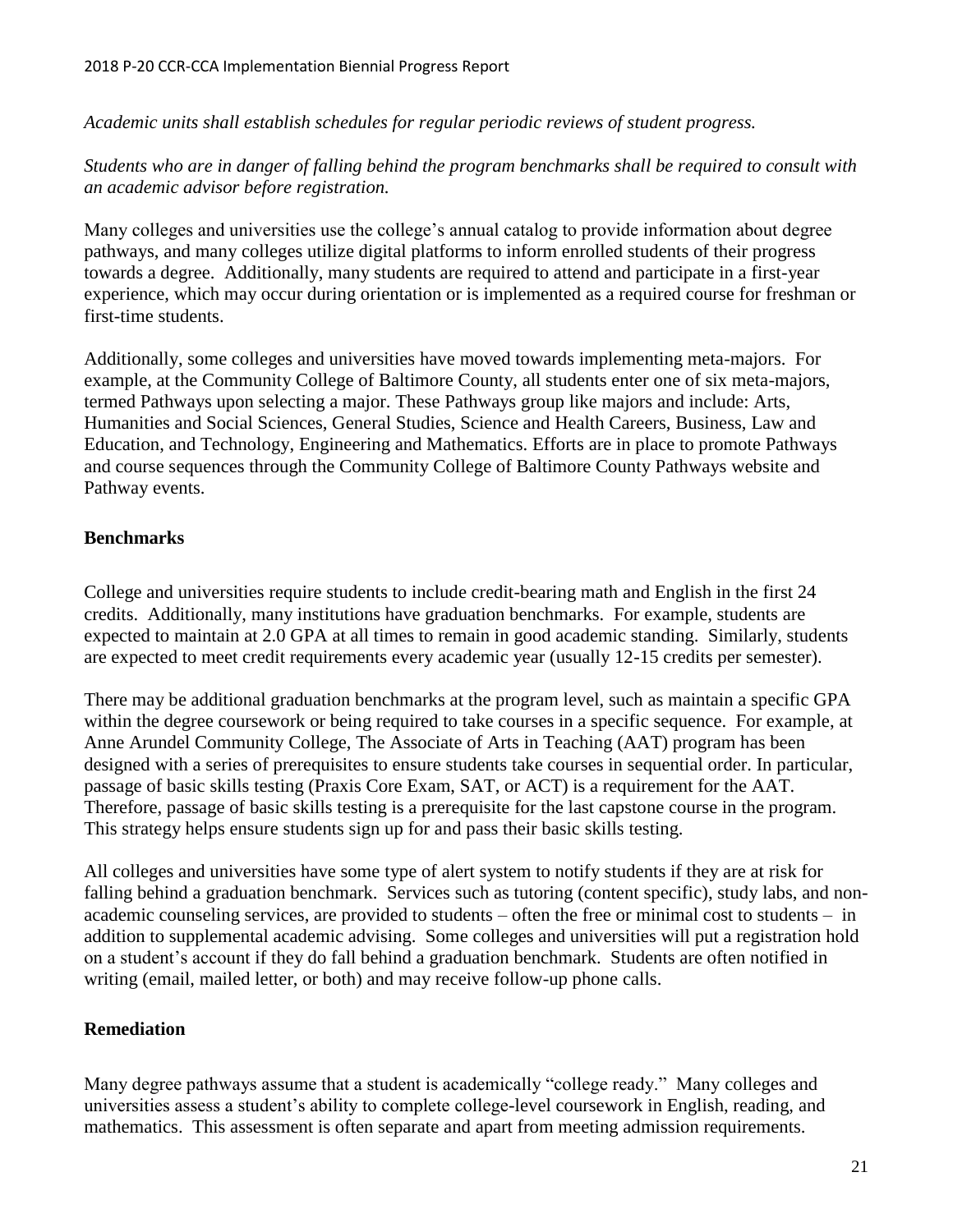Standardized tests are often used as measures of college readiness, for example Accuplacer, SAT, and ACT scores. If a student is determined not ready for college-level coursework, they will be required to take remedial coursework. Remedial coursework is often not explicitly included a degree pathway.

Colleges and universities in Maryland use both co-requisite and pre-requisite remediation. Depending on the need of remediation, there may be multiple, sequential remedial courses a student needs to take before enrolling in a credit-bearing course of the same field.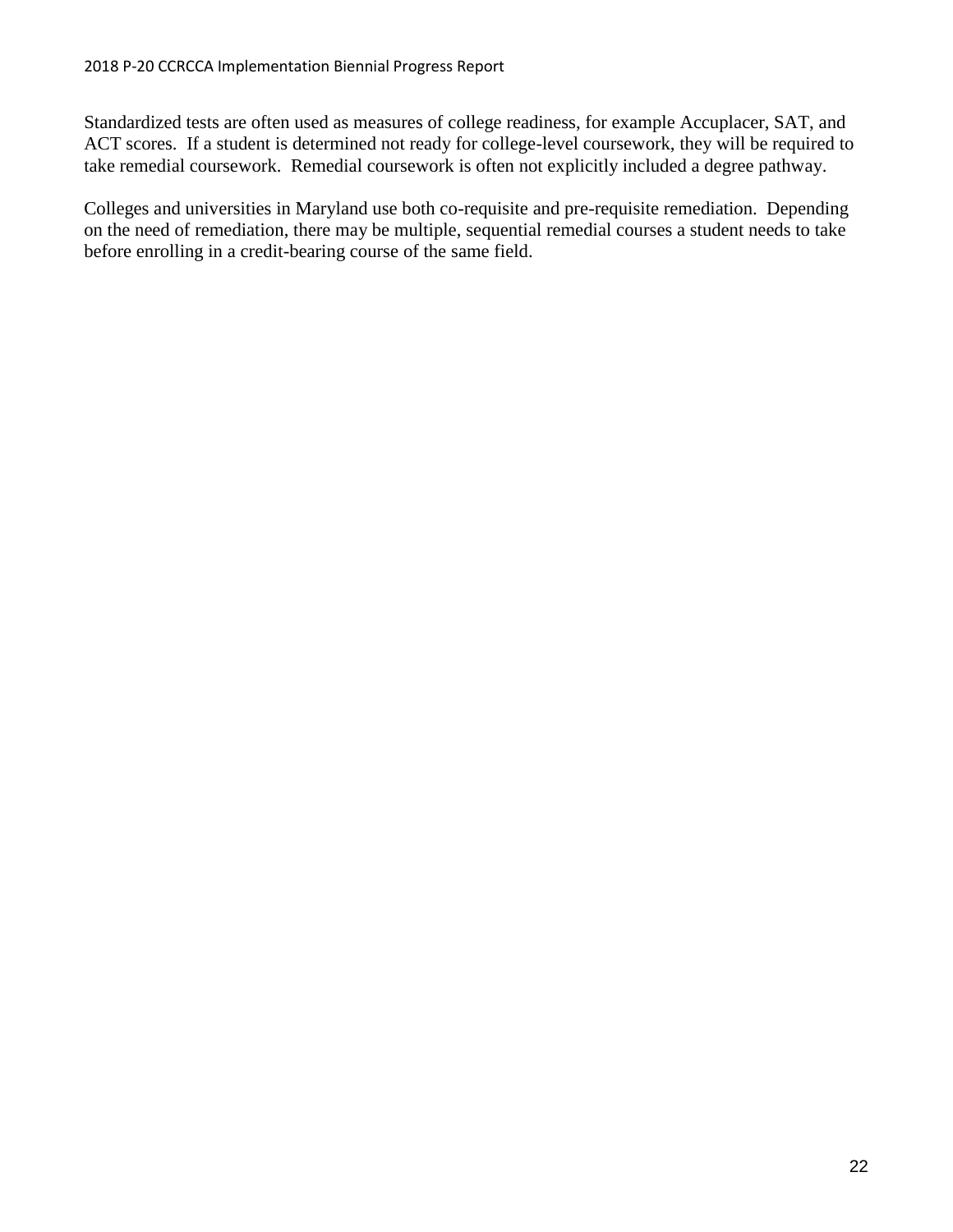# <span id="page-23-0"></span>**Appendix A: CCRCCA Reporting Requirements**

| <b>Statute</b><br><b>Reference</b> | <b>Provision</b>                                                                 | <b>Description</b>                                                                                                                                                                                                                                                                                                                                                                                                                                         | <b>Leads</b>                                                                                   |
|------------------------------------|----------------------------------------------------------------------------------|------------------------------------------------------------------------------------------------------------------------------------------------------------------------------------------------------------------------------------------------------------------------------------------------------------------------------------------------------------------------------------------------------------------------------------------------------------|------------------------------------------------------------------------------------------------|
| $7 - 205.1$                        | <b>ASSESSMENT OF</b><br><b>COLLEGE AND</b><br><b>CAREER READINESS</b>            | Assessment of college and career readiness using acceptable<br>college placement cut scores in English language arts,<br>literacy, and mathematics, among all public school students<br>no later than 11th grade                                                                                                                                                                                                                                           | <b>MSDE</b>                                                                                    |
| $7 - 205.1$                        | <b>TRANSITION</b><br><b>COURSES</b>                                              | Transition courses to be developed and implemented in the<br>12th grade for public school students who have not yet<br>achieved college readiness by the end of the 11th grade                                                                                                                                                                                                                                                                             | <b>MSDE</b>                                                                                    |
| $7 - 205.1$                        | <b>FOUR YEARS OF</b><br><b>HIGH SCHOOL</b><br><b>MATHEMATICS</b>                 | Students must enroll in a mathematics course during each<br>year the student attends high school                                                                                                                                                                                                                                                                                                                                                           | <b>MSDE</b>                                                                                    |
| 11-207                             | <b>STATEWIDE</b><br><b>TRANSFER</b><br><b>AGREEMENT</b>                          | At least 60 credits of general education, electives, and major<br>courses toward an associate's degree at any public<br>community college in the state transferrable to any public<br>senior higher education institution in the state for credit<br>toward a bachelor's degree                                                                                                                                                                            | <b>MHEC</b>                                                                                    |
| 11-207                             | <b>STATEWIDE</b><br><b>REVERSE TRANSFER</b><br><b>AGREEMENT</b>                  | At least 30 credits that a student earns at any public senior<br>higher education institution in the state toward a bachelor's<br>degree transferrable to any community college in the state for<br>credit toward an associate's degree                                                                                                                                                                                                                    | <b>MHEC</b>                                                                                    |
| 11-207                             | <b>INCENTIVIZING</b><br><b>ASSOCIATE'S</b><br><b>DEGREE</b><br><b>COMPLETION</b> | Develop and implement incentives for students to obtain an<br>associate's degree before enrolling in a public senior<br>institution of higher education                                                                                                                                                                                                                                                                                                    | <b>MHEC</b> (also<br>assigned for<br>comment to<br>MACC,<br>USM,<br>Morgan, and<br>St. Mary's) |
| 11-209                             | <b>NEAR COMPLETERS</b>                                                           | MHEC to create a statewide communication campaign to<br>identify near completers in the state; develop and implement<br>a plan to provide incentives to near completers to re-enroll<br>and earn a degree, and to institutions to identify and graduate<br>near completers                                                                                                                                                                                 | <b>MHEC</b>                                                                                    |
| 15-114                             | <b>DEGREE PLANS</b>                                                              | Statement of the course of study requirements that an<br>undergraduate student must complete in order to graduate.<br>Community colleges degree-seeking students must file a<br>degree plan upon entry. Public senior higher education<br>institutions students must file a degree plan no later than the<br>completion of 45 credits; transfer students who enter with at<br>least 45 credits must file a plan during the first semester of<br>enrollment | MACC,<br>USM,<br>Morgan, St.<br>Mary's                                                         |
| 15-115                             | <b>DEGREE PATHWAYS</b>                                                           | Develop pathway systems that establish graduation progress<br>benchmarks for each academic major and for the general<br>education program for students who have not declared a<br>major; must include benchmarks specifying credit and course<br>criteria that indicate satisfactory progress toward a degree;<br>students to take credit-bearing Math or English course within                                                                            | MACC,<br>USM,<br>Morgan, St.<br>Mary's                                                         |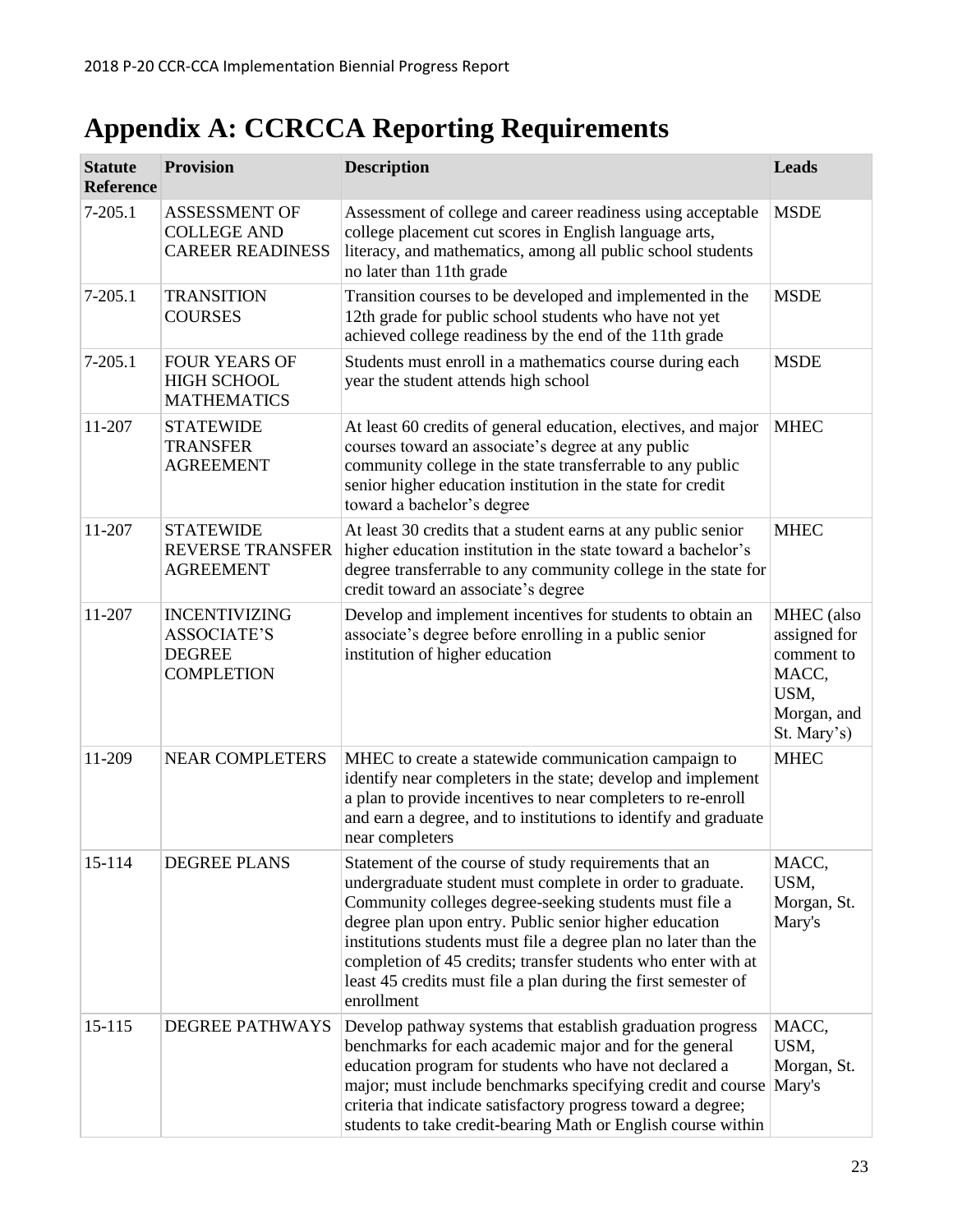|                            |                                                                | first 24 credits of enrollment; student to take developmental<br>and credit-bearing courses either concurrently or directly<br>following each other                                                                                                                                                                                                                                     |                                                                                                |
|----------------------------|----------------------------------------------------------------|-----------------------------------------------------------------------------------------------------------------------------------------------------------------------------------------------------------------------------------------------------------------------------------------------------------------------------------------------------------------------------------------|------------------------------------------------------------------------------------------------|
| 15-116                     | <b>FINANCIAL AID FOR</b><br><b>TRANSFER</b><br><b>STUDENTS</b> | each public senior higher education institution shall dedicate<br>a portion of institutional aid to provide financial assistance to<br>resident undergraduate students that transfer with an<br>associate's degree from a community college in the state                                                                                                                                | <b>MHEC</b> (also<br>assigned for<br>comment to<br>MACC,<br>USM,<br>Morgan, and<br>St. Mary's) |
| 15-117                     | <b>CREDIT LIMITS FOR</b><br><b>DEGREES</b>                     | 120 credit hours for bachelor's degrees unless the degree is<br>defined as a five-year program, or professional accreditation<br>or certification requirements dictate excess credits. 60 credit<br>hours for associate's degrees unless the degree is defined as<br>more than a two-year degree, or professional accreditation or<br>certification requirements dictate excess credits | <b>MHEC</b>                                                                                    |
| 18-14A<br>and 24-<br>703.1 | <b>DUAL ENROLLMENT</b>                                         | Generally: Bill establishes tuition arrangements between<br>county boards and public institutions of higher education.<br>County Boards: Make high school students aware of the<br>opportunity to dually enroll. Maryland Higher Education<br>Commission: Establish guidelines for awarding the Early<br><b>College Access Grant</b>                                                    | MSDE,<br>MHEC,<br>MACC,<br>USM,<br>Morgan, St.<br>Mary's, and<br><b>MLDS</b>                   |